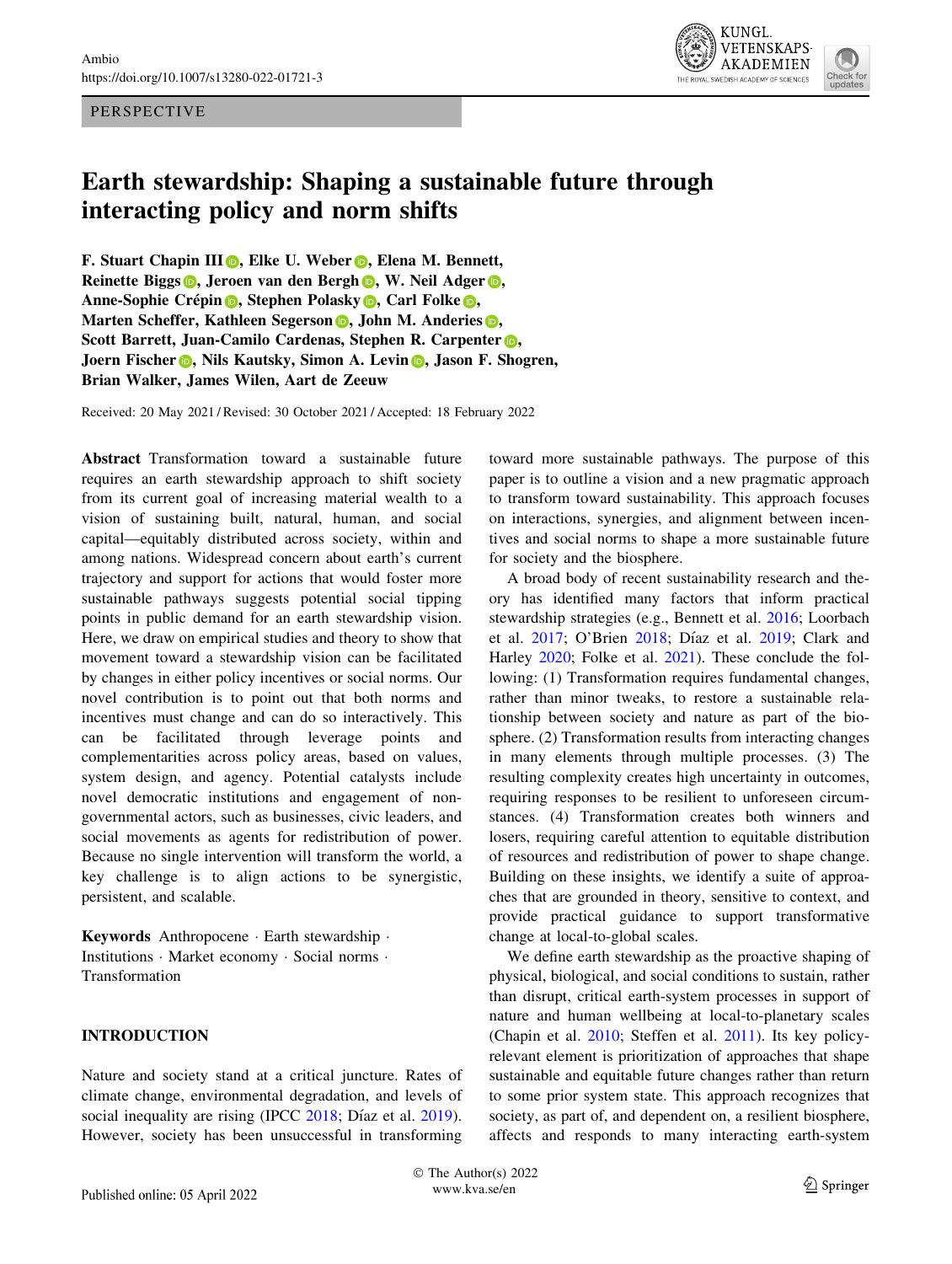processes and globally networked risks (Galaz et al. [2017](#page-10-0)), including climate-driven changes in water and food supply, increased frequency and severity of natural disasters, sea level rise, loss of ecosystem services (e.g., water filtration, pollination, and flood control), and disease risk due to antibiotic resistance, changing wildlife habitat, and increasing mobility. Motivations for stewardship include responsibility to care for vulnerable people, species, and ecosystems (Enqvist et al. [2018\)](#page-10-0), concern for the safety of others and of one's community and nation (Brown et al. [2019\)](#page-9-0), and the values that link people with nature (Klain et al. [2017\)](#page-10-0). Stewardship has a temporal dimension encompassing care for the future; an environmental dimension entailing care for the earth and other species; and an equity dimension focusing on a fairer distribution of resources, rights, responsibilities, and power across society, within and among nations.

In this paper, we emphasize approaches that can be initiated now by all countries, but need to be reflective of their current and historical responsibilities and uneven access to power and resources to implement potential solutions between elements of society. The underlying principles are that all countries and sections of society should have the opportunities, resources, and capacity to develop stewardship approaches that meet their goals and needs to ensure that all people have equitable access and power to develop sustainably.

# LEVERAGE POINTS FOR OPERATIONALIZING EARTH STEWARDSHIP

Stewardship-based transformation involves change toward a new system with fundamentally different human–environment interactions and feedbacks (Westley et al. [2011](#page-11-0)). Both planned changes and unanticipated events contribute to transformation. The planned components of transformation require a vision of desired outcomes and an approach to implementing that vision (Olsson et al. [2006](#page-11-0); Bennett et al. [2016](#page-9-0)).

One reason for society's limited success in transforming toward sustainability in many countries is the predominant focus on specific policies with limited breadth of impact. Meadows ([1999\)](#page-11-0) and Abson et al. [\(2017\)](#page-9-0) identified several categories of interventions (leverage points) that differ in feasibility and potential impact. They argued that the greatest potential for deep systemic change comes from a shift in the vision that guides societal goals. In contrast, more modest leverage points, such as specific policies, may be easier to implement and enforce but are unlikely to cause broad systemic change. O'Brien [\(2018](#page-11-0)) emphasized

that adaptive challenges (e.g., addressing social equity or climate change) require both a new way of viewing problems (i.e., vision) and solution-focused policies that target implementation.

In this paper, we bridge these frameworks by focusing on the integration and interactions among multiple leverage points. Our approach is to provide (1) a systemic vision to guide choices of pathways toward sustainable and equitable change, (2) identification of feedbacks and design features (e.g., norms and incentives) that can be shaped to align desired changes among multiple system components, and (3) examples of policies, institutions, and novel actors that might trigger or support desired changes (Fig. [1\)](#page-2-0). Our novel contribution is a focus on linkages, complementarity, and alignment among leverage points to maximize their effectiveness.

We describe five pragmatic strategy elements to trigger transformation (see Table [1](#page-2-0) for a numbered overview) drawing on studies such as ''Seeds of good Anthropocenes,'' which synthesized 100 bottom-up studies of transformative change (Bennett et al. [2016](#page-9-0); Pereira et al. [2018](#page-11-0)). This synthesis, which now incorporates 500 studies, illustrates interactions among vision, system dynamics, and initiating triggers. For example, depopulation of agricultural landscapes in rural Japan had reduced the diversity and productivity of food crops. One vision for restoring these landscapes was to rejuvenate Satoyama traditional agriculture that integrated terraced rice paddies with a diversity of food crops and other cultural features (Takeuchi et al. [2016](#page-11-0)). A scenario (pathway) to accomplish this vision was to draw on a growing interest among urban residents to learn about and participate in traditional food production. The trigger that enabled this to occur was a program of homestays for urban residents who provided financial support and volunteer labor for the agricultural initiative. Although the long-term sustainability of this initiative cannot be predicted, the pathway met agricultural and cultural goals that were unavailable in the depopulated landscape that it replaced.

The abolition of slavery in Britain illustrates how interactions among multiple leverage points can contribute to systemwide changes (Hochschild [2005\)](#page-10-0). In 1787, twelve influential religious men began to advocate a vision of the moral unacceptability of slavery (A1 in Table [1\)](#page-2-0). Over 46 years, multiple processes (public education, boycotts, and activist campaigns) shifted societal norms to the point that slavery and slave-produced goods were deemed "unacceptable" (B2). Development of a sugar-beet industry in Europe and financial compensation to slave-owners after slavery abolition shifted economic incentives away from slavery as an institution necessary for sugar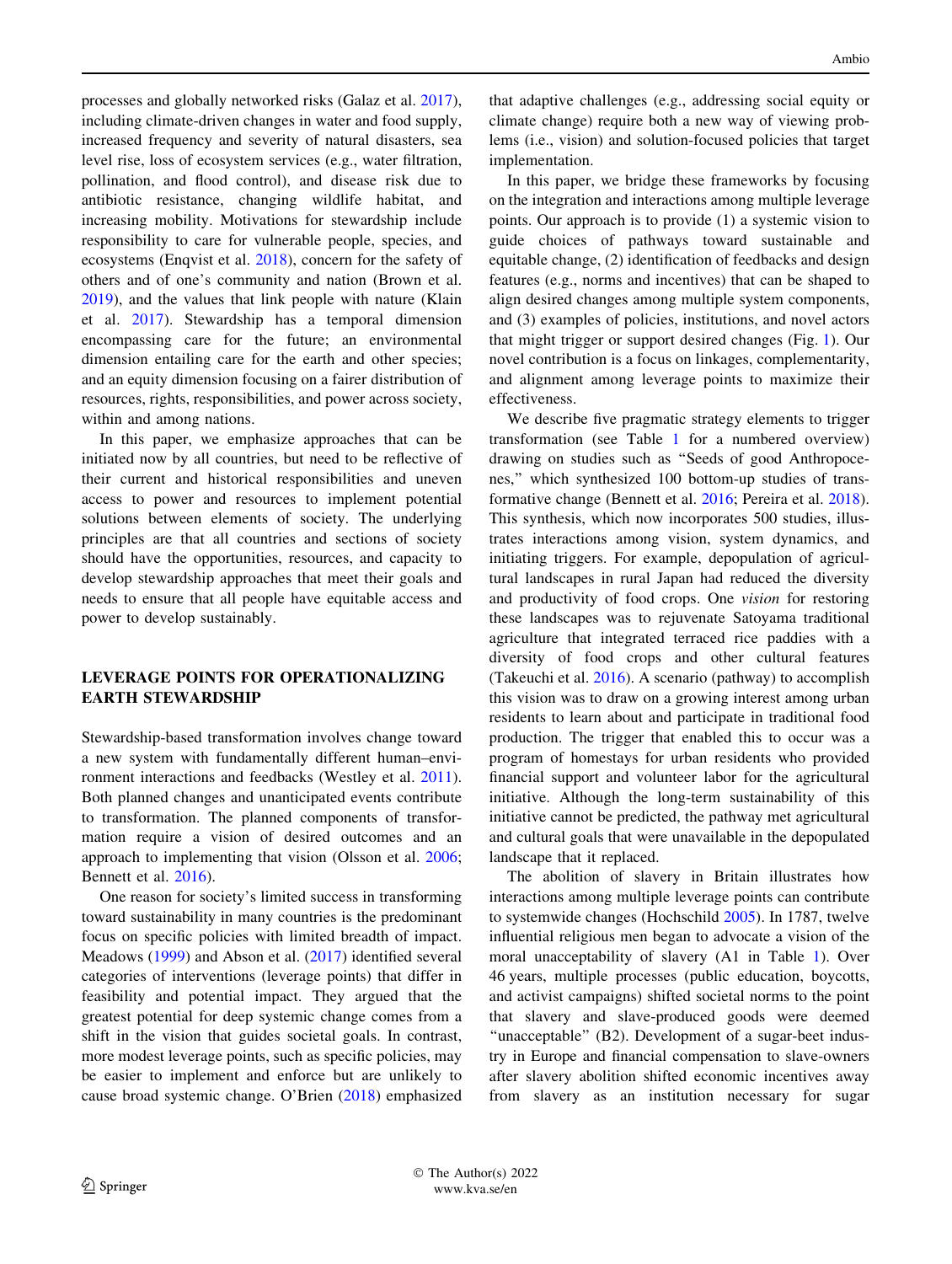<span id="page-2-0"></span>

Fig. 1 Leverage points for transformation, based on Abson et al. ([2017\)](#page-9-0) and O'Brien ([2018\)](#page-11-0). Arrows indicate interactions among categories of leverage points. See Table 1 and accompanying text for examples of specific transformation approaches

production (B3). Local anti-slavery committees in individual British towns coordinated efforts and engaged parliamentarians (C5). Lord Wilberforce recruited colleagues and built a political case that led to legislation prohibiting the trading of slaves within the British Empire in 1807 and abolishing slavery altogether in 1833 (C4 and C5). It took another 55 years until the last country (Brazil) abolished slavery. It is doubtful that any one of these campaign strategies or unforeseen events would have single-handedly transformed Britain and its colonies away from slavery, but the application of multiple strategies focused on multiple interacting leverage points contributed to this paradigmshifting transformation. These interventions included advocacy of a different paradigm, shifting of social norms and behavior, and policy interventions that changed economics, laws, and norms.

Next, we discuss items A to C of Table 1 in more detail.

### A: Vision, goals, and values

Vision, goals, and values represent the deepest leverage and relate to the intent and target of earth stewardship (what society should do).

### A1: Change vision and goals

Our guiding vision is that sustainable earth processes (both social and biophysical) are a prerequisite for wellbeing of people and the rest of nature. This system perspective aligns with key intents of most major religions and indigenous worldviews—for example, to care for the earth and vulnerable people (Pope Francis [2015](#page-11-0); UN Environment Programme [2021\)](#page-11-0). To address this intent, institutions (e.g., religions, non-governmental organizations [NGOs], social movements, businesses, and government) should advocate actions that enhance the wellbeing of people and nature by halting climate change and ecosystem degradation and by reducing social inequity. This vision would be fostered if society's goals expanded beyond provision of material goods and private wealth, which characterized the policies of many nations in the nineteenth and twentieth centuries, to a commitment to ensure the equitable wellbeing of current and future generations of humanity and other species and the persistence of their life-support systems (Trebeck and Williams [2019](#page-11-0)). In the absence of a longterm guiding vision for sustainability, short-term vested

| Transformation approaches                                      | Illustrative goals and actions                                                                                                                                                                               |
|----------------------------------------------------------------|--------------------------------------------------------------------------------------------------------------------------------------------------------------------------------------------------------------|
| A. Vision, goals, and values                                   |                                                                                                                                                                                                              |
| 1. Change vision and goals                                     | Identify a set of broadly accepted goals and values that, if acted upon, would reduce consumption-<br>driven changes in climate and ecosystems that currently threaten the wellbeing of people and<br>nature |
| B. System design and feedbacks                                 |                                                                                                                                                                                                              |
| 2. Shift social norms and behavior                             | Shift social norms to foster less-consumptive behaviors in order to contribute to sustainable<br>wellbeing of people and nature within and among nations                                                     |
| 3. Incentivize sustainable<br>production/consumption decisions | Internalize environmental and social costs in market economies to support societal needs for built,<br>natural, human, and social capital                                                                    |
| C. Agency to influence institutions and<br>policies            |                                                                                                                                                                                                              |
| 4. Engage influential actors                                   | Engage businesses, NGOs, civic leaders, and social movements to support sustainability goals and<br>foster social-ecological resilience                                                                      |
| 5. Foster deliberative democracy                               | Design new institutions, such as citizen assemblies, that foster prosocial change and constrain the<br>power of forces that resist such changes                                                              |

Table 1 Leverage points for operationalizing an earth stewardship approach, with details provided in sections A, B, and C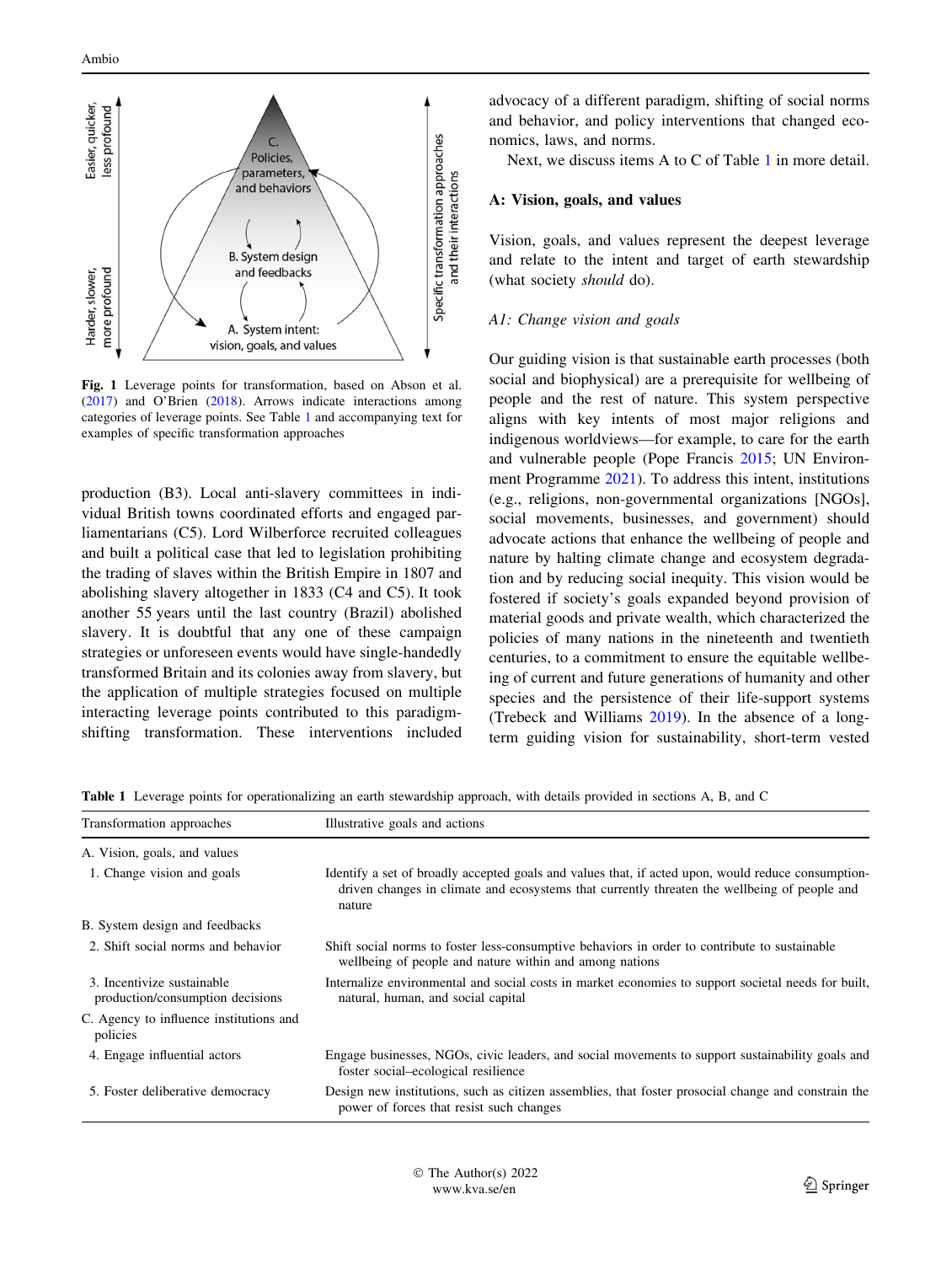interests and concerns will likely continue to predominate, and humanity is unlikely to effectively address planetary degradation.

Aiming for continuous economic growth is a widespread paradigm that currently guides many governmental, business, and personal decisions. This paradigm has contributed to environmental degradation and inequality by accelerating resource extraction and use by those who can afford it (Escobar [2015;](#page-10-0) Dasgupta [2021\)](#page-10-0). If the concept of wealth were broadened from material goods (built capital) to include natural capital (natural resources and ecosystem services), human capital (the capacity of people to accomplish their goals through health, education, and training) and social capital (empowerment for collective action) equitably distributed across society, this would provide a more sustainable social-ecological foundation for human wellbeing (Polasky et al. [2015](#page-11-0); Clark and Harley [2020\)](#page-9-0). Enhancing human and social capital, in particular, often reduces inequality. Fostering these four pillars of capital, fairly distributed across society, within and among nations, addresses the fundamental unsolved problems of the twenty-first century, i.e., environmental degradation and social inequality (Polasky et al. [2015\)](#page-11-0).

Some nations, segments of society, and business sectors have high levels of material wealth and consumption, contribute disproportionately to global environmental degradation, and have greater scope to reduce consumption than do people living in poverty. Goals for reducing environmental degradation through reduced consumption must therefore focus on those who consume the most, rather than those with insufficient access to natural, material, social, and human capital to meet their needs (Princen [2005\)](#page-11-0).

Society is often slow to recognize and address problems that are serious but novel—for example, those listed in the introduction—because shifts in public opinion about novel problems lag behind their recognition by science. However, if societal opinion approaches a tipping point, rapid transformation can occur (Scheffer et al. [2003](#page-11-0)). A survey by Global Commons Alliance of citizens in 20 developed (G20) nations ( $n = 1000$  per country) showed that most people are very worried about the state of the planet (58%), believe that we are close to dangerous tipping points in our biosphere because of human actions (73%), and support a shift of their country's economic priorities to move beyond profit toward greater focus on human wellbeing and ecological protection (74%) rather than prioritizing jobs despite impacts on nature (25%) ([https://globalcommonsa](https://globalcommonsalliance.org/wp-content/uploads/2021/08/Global-Commons-G20-Survey-full-report.pdf) [lliance.org/wp-content/uploads/2021/08/Global-Commons-](https://globalcommonsalliance.org/wp-content/uploads/2021/08/Global-Commons-G20-Survey-full-report.pdf)[G20-Survey-full-report.pdf](https://globalcommonsalliance.org/wp-content/uploads/2021/08/Global-Commons-G20-Survey-full-report.pdf)). These and other surveys (Fagan and Huang [2019](#page-10-0), United Nations Development Programme [[https://www.undp.org/press-releases/worlds](https://www.undp.org/press-releases/worlds-largest-survey-public-opinion-climate-change-majority-people-call-wide)[largest-survey-public-opinion-climate-change-majority-people](https://www.undp.org/press-releases/worlds-largest-survey-public-opinion-climate-change-majority-people-call-wide)[call-wide](https://www.undp.org/press-releases/worlds-largest-survey-public-opinion-climate-change-majority-people-call-wide)]) suggest that public opinion in developed and developing nations now supports concerted actions to trigger transformation toward more sustainable pathways. Such actions would be consistent with growing scientific consensus that such a sustainability transformation is urgently needed to meet the needs of people and nature now and in the future and to reduce the risks of transformations that would otherwise be unfavorable to most people and to nature and increasingly difficult to reverse (IPCC [2018;](#page-10-0) Díaz et al. [2019\)](#page-10-0).

# B: System design and feedbacks

The market economy, which matches resource extraction and use with consumer demand, is often blamed for global environmental degradation and rising inequality (Klein [2014](#page-10-0)). However, production decisions that internalize social and environmental costs (the supply side of market dynamics) and purchasing choices that reflect a commitment to stewardship goals (the demand side of market dynamics) could shift a market economy toward more sustainable outcomes, but only if both sides of the market align with stewardship goals. This alignment would require changes in both social norms and incentives. This could occur if a shift in social norms increases public acceptance of incentives for sustainable behavior or if changes in incentives trigger changes in social norms, as described in Section B3. Either incentives or social norms can push or pull the other through a system of feedbacks, but ultimately both must change.

Market prices emerging from regulated markets enable producers and consumers to adjust their behavior to approximately balance supply and demand for the perceived benefit of both, within the limitations of information and transaction costs (Arrow [1951\)](#page-9-0). This dynamic helps consumers make choices that are consistent with their preferences, given prices and available supplies. By analogy with the 80/20 Pareto Rule (80% of environmental problems may come from 20% of market exchanges), as backed up by examples from Kane ([2014\)](#page-10-0), market-mediated interaction between supply and demand could contribute substantially to sustainability solutions, if key consumer preferences (e.g., less meat-intensive diet) and corporate preferences (e.g., carbon–neutral supply chains) changed to reflect sustainability norms and values. For example, the carbon taxes that would induce the needed behavioral changes could be reduced by about 40%, if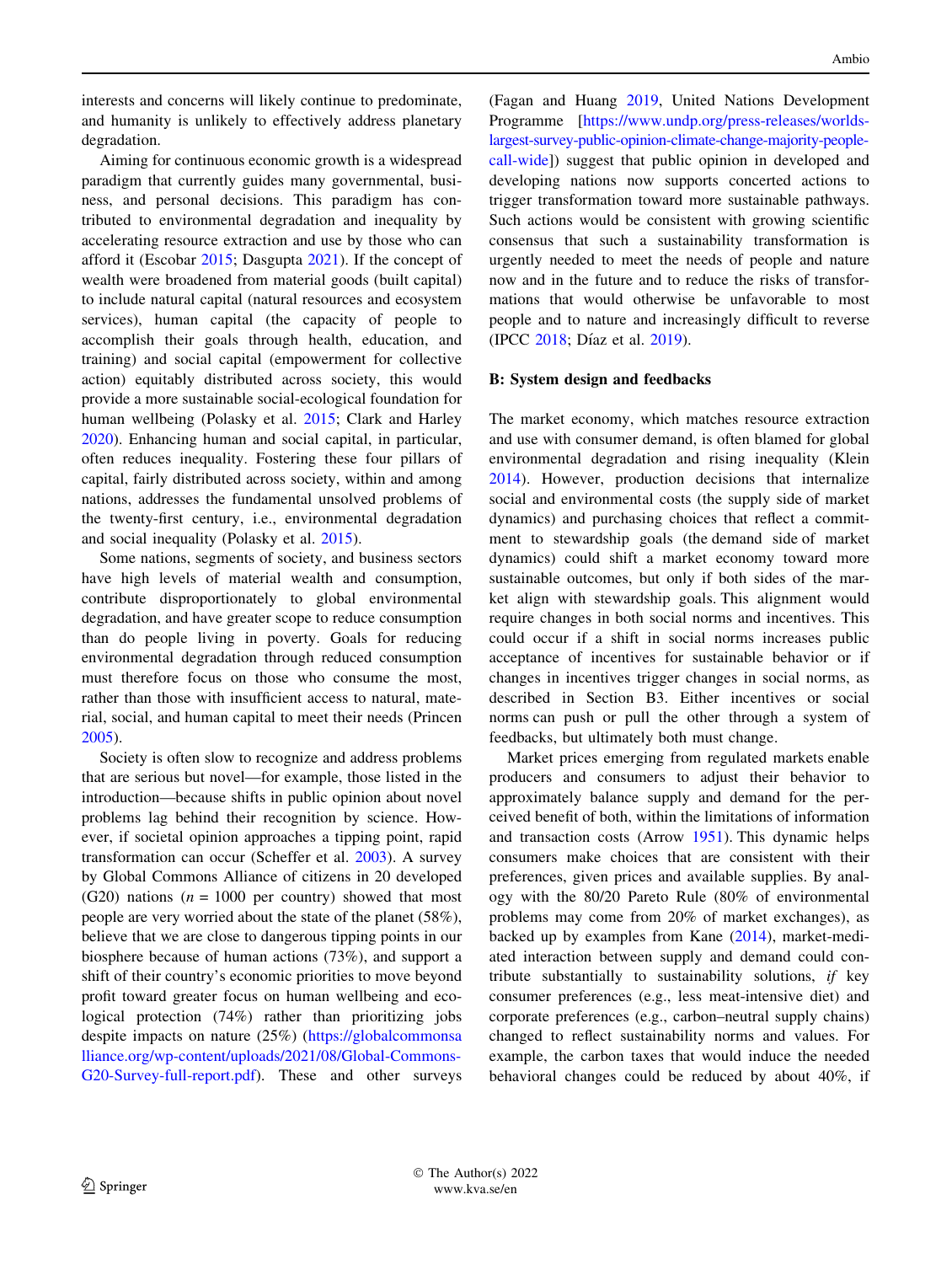socially embedded preferences spill over from reduced carbon-intensive consumption to other environmentally motivated choices as a result of communication through social networks (Konc et al. [2021\)](#page-10-0). Carbon taxes are particularly effective in stimulating low-carbon innovation (van den Bergh and Savin [2021](#page-11-0)). The identity and magnitude of key behavior shifts and required incentives remain to be empirically determined.

In general, the market is most effective in communicating sustainability tradeoffs for private goods such as the choice between carbon-based and renewable energy, whereas management of common property resources, such as clean air, species diversity, and ecosystem services or the rights of vulnerable people and nations, typically requires additional government policies and intervention in markets. This argument suggests that changes in both market dynamics and government policies are essential, as elaborated in section B3 (what society can do).

Individuals and businesses that benefit from environmental degradation or social inequity often have the wealth and power to influence legislation and structure rules that shape market-driven prices (Kashwan et al. [2019](#page-10-0); Aklin and Mildenberger [2020](#page-9-0)). For example, small groups of industry-funded scientists, acting as ''merchants of doubt,'' were able to garner public and political support that delayed regulation of environmental threats for decades by amplifying perceived uncertainty about societal impacts of pollution, smoking, and climate change (Oreskes and Conway [2010](#page-11-0)). Although such pushback forces are formidable, they can in principle be revealed and neutralized by social movements, NGOs, outspoken leaders, and government regulations—an interaction between system design (B3) and agency for transformation (C4 and C5). So, what are the possible steps forward?

# B2: Shift social norms and behavior

The key challenge in transforming society from a consumer to a stewardship vision is to shift social norms from materialistic consumption to align more closely with stewardship goals. Society may be close to such a tipping point (Section A1). Such a shift is critical both to facilitate the institutional changes needed to internalize social and environmental costs (section B3) and to shift demand toward more sustainable consumption patterns and greater alignment with social equity concerns.

Social norms, by providing normative or descriptive social information, influence individual and societal choices in support of either self-interest or prosocial preferences (Weber [2015](#page-11-0)). Environmentally positive social norms spread most readily when the behavior is highly visible, such as cycling to work, and/or conforms to the behavior of one's own group or to that of admired role

models (Nyborg et al. [2016](#page-11-0)). Analogously, environmentally negative social norms are likely to decline if people engage less in visible behaviors associated with nonpreferred norms (e.g., a reduction in conspicuous consumption of cars, housing, or clothes, frequent air travel, and smoking).

Some consumption, such as electricity use, is less visible and thus less susceptible to social pressure (Fischer et al. [2012](#page-10-0)). Inconspicuous consumption can be made more apparent, for example, by reporting in electricity bills a person's electricity use relative to neighbors. Combining regulations, pricing instruments, and social norm policies might provide the greatest positive synergy.

Several social theories suggest potential approaches for shifting citizen behavior. These may involve shifting social norms (value theory), encouraging behavior that is consistent with professed social norms (social identity theory and terror management theory), shifting behavior regardless of social norms (social comparison theory), and strategic approaches to triggering policy change (query theory) (Box [1](#page-5-0)). The effectiveness of each approach depends on interactions between individual deliberation and social influence (Lorenz et al. [2011](#page-10-0)). These and other bodies of social science theory suggest a suite of complementary strategies to foster changes in citizen behavior (Fehr and Fischbacher [2003](#page-10-0)).

Instincts for dominance/competition and empathy/sharing are fundamental to our evolutionary success as a species (Gilbert and Basran [2019\)](#page-10-0). Excessive consumption is sometimes motivated by competition (Box 1, social comparison theory) and contributes to environmental degradation. However, people also have an evolved tendency to behave altruistically and to punish freeloaders and socialnorm violators. Altruistic punishment behavior involves neurological pathways that generate aversion to inequity and promote empathy toward others who are less fortunate (Fehr and Gächter  $2002$ ). This can lead to a shared stewardship ethic that emphasizes contributions to societal wellbeing rather than a person's own selfish interests (Schill et al. [2019\)](#page-11-0).

Social norms propagate across scales through many pathways. Norms sometimes diffuse upward through political processes (e.g., voting and lobbying) from individuals to national political agendas and from government leaders to their negotiators in international conferences of parties (Section C5). The actions of international conventions also diffuse downward to influence national, community, and individual norms and behaviors. This crossscale diffusion of norm changes is sometimes accelerated by environmental or social crises that increase public awareness of climate risks or social inequities (Hale [2020](#page-10-0)). National leaders or other institutional entrepreneurs also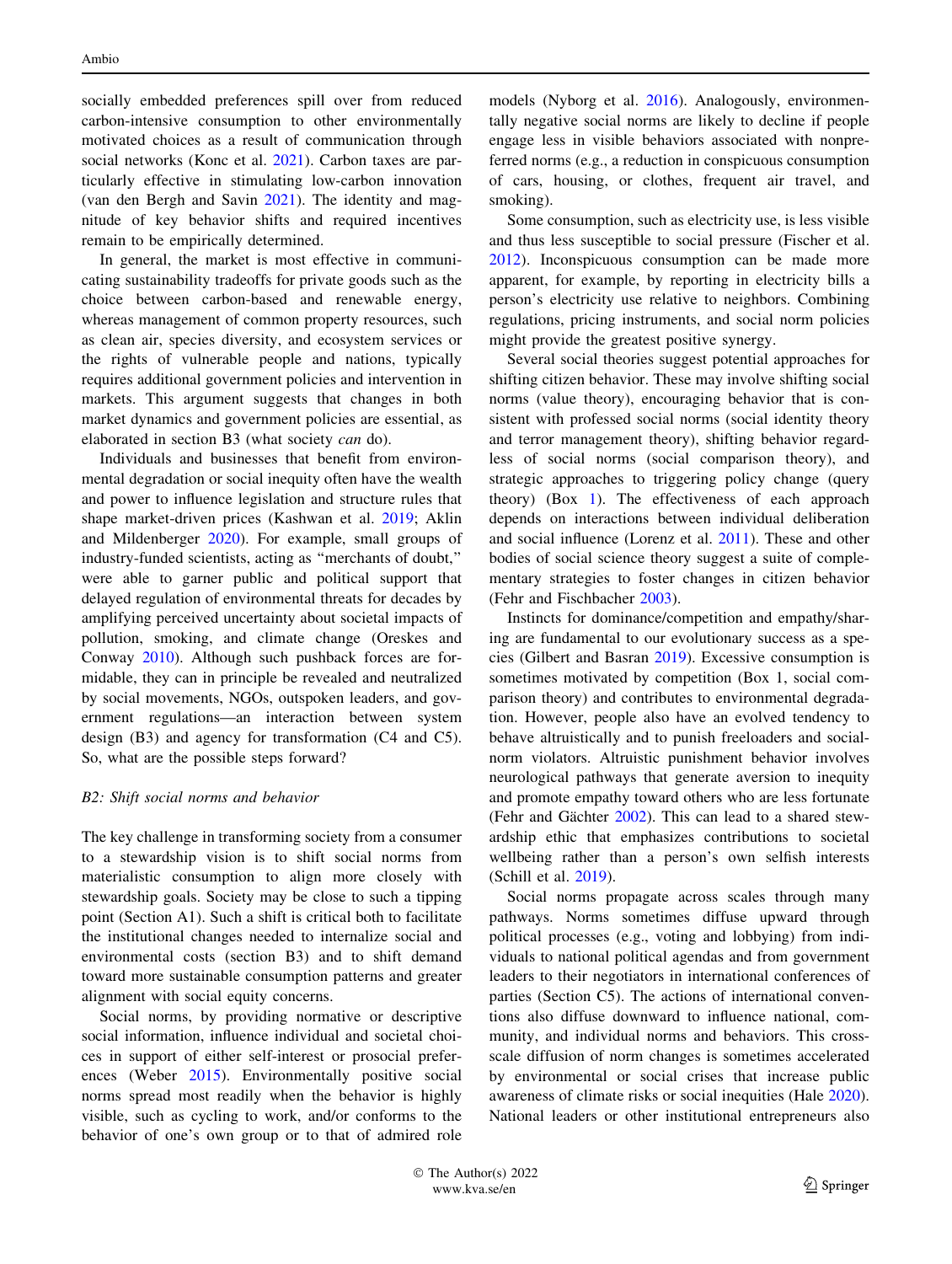# <span id="page-5-0"></span>BOX 1: Examples of evidence-based strategies for shifting social norms and behavior under different circumstances

Education and civic engagement: Value theories, based on normative ethics, describe what individuals feel they should do. Public support for school programs and community activities (e.g., stream restoration projects) that foster civic responsibility have been shown to promote multi-generational social-norm shifts toward prosocial behavior (Dixit and Levin [2017](#page-10-0)). High environmental concern, in turn, can make people more responsive to stewardshipinformation campaigns (Delmas et al. [2013](#page-10-0); Furth-Matzkin and Sunstein [2018](#page-10-0)).

Aligning behavior with professed stewardship identity: Social identity theory stresses the drive to belong to a group (Turner and Oakes [1986](#page-11-0)). Because most people (88% of citizens) in industrialized nations view climate change as a threat (Fagan and Huang [2019\)](#page-10-0), information campaigns targeted at specific audiences by groups with which these people identify (e.g., family, close friends, businesses, or religious groups) can elicit behavior that is consistent with their professed stewardship concerns (Dasgupta and Ramanathan [2014](#page-10-0); Weber [2015](#page-11-0)).

Showcasing stewardship behavior: Social comparison theory describes how people's comparison with others motivates their behavior (Suls et al. [2002](#page-11-0)). Civic programs and leaders that promote highly visible stewardship behavior (e.g., recycling, cycling to work) rather than a focus on icons of conspicuous consumption (e.g., expensive clothes and frequent air travel) foster stewardship behavior by people who share that identity.

Recruitment to group efforts: Terror management theory stresses how fear of social irrelevance or death promotes a wish to be part of something larger than oneself, such as a social movement (Solomon et al. [2015](#page-11-0)). Evidence of imminent catastrophic climate change can motivate people to join citizen actions such as marches, protests, and letter-writing or social-media campaigns that advocate stewardship actions (Gustafson et al. [2019](#page-10-0)). This can contribute to public support for stewardship initiatives at local, national, and international scales (Hale [2020\)](#page-10-0).

Conveying preferred choices to decision makers: Query theory describes the importance of presenting the preferred choice option first when shaping other people's decisions (Weber et al. [2007\)](#page-11-0). Designing clear policy messages that focus first on the preferred option and solutions (rather than describing the status-quo and the costs and complexities of change) significantly increases their likelihood of being chosen.

influence movement of norms across scales (Galaz et al. [2017;](#page-10-0) Aklin and Mildenberger [2020\)](#page-9-0).

# B3: Incentivize sustainable production/consumption decisions

For a market economy to promote overall social wellbeing, economists argue that institutions and policies must, at a minimum, "get the prices right," a leverage point based on documented environmental and social costs, in order to internalize environmental and social externalities and provide correct incentives. For example, taxing carbon emissions or shifting subsidies from fossil-fuel to renewable energy can have multiple desirable effects (Konc et al. [2021\)](#page-10-0), such as economic incentives to reduce consumption of fossil fuels that drive climate warming (World Bank [2021\)](#page-11-0), jump-starting price drops in renewable technologies (Patt [2015](#page-11-0)), and signaling a change in societal values (point A1 in Table [1](#page-2-0)). The practical challenges are to garner the necessary political support among voters and elites and to assess and avoid potential distributional inequities among stakeholders (Scoones et al. [2015;](#page-11-0) Galaz et al. [2017](#page-10-0)).

Recent modeling suggests that, if policies were coordinated among nations, a carbon tax policy combined with cuts in biofuel subsidies could have positive spillover to a wide range of interlinked global environmental risks such as climate change, land system change, biodiversity loss, freshwater use, biogeochemical flows, ocean acidification, and atmospheric aerosol loading (Galaz et al. [2017](#page-10-0); Engström et al. [2020](#page-10-0)).

Getting the prices right to foster highly visible sustainable behavior sometimes spills over to foster broader behavioral change. For example, a tax on plastic bags in England reduced plastic bag use across age, gender, and income groups within a month and was associated with increased support for other charges to reduce plastic waste—a positive policy spillover to wider waste awareness by the British public (Thomas et al. [2019\)](#page-11-0).

Complex policy changes, such as carbon pricing, must often occur sequentially, beginning with ''second-best policies'' that have low barriers to acceptance. This can reduce transaction costs for more optimal policies, as modest barriers are overcome (Klenert et al. [2018](#page-10-0); Pahle et al. [2018](#page-11-0)). For example, Germany and California developed a sequence of policies to reduce greenhouse gas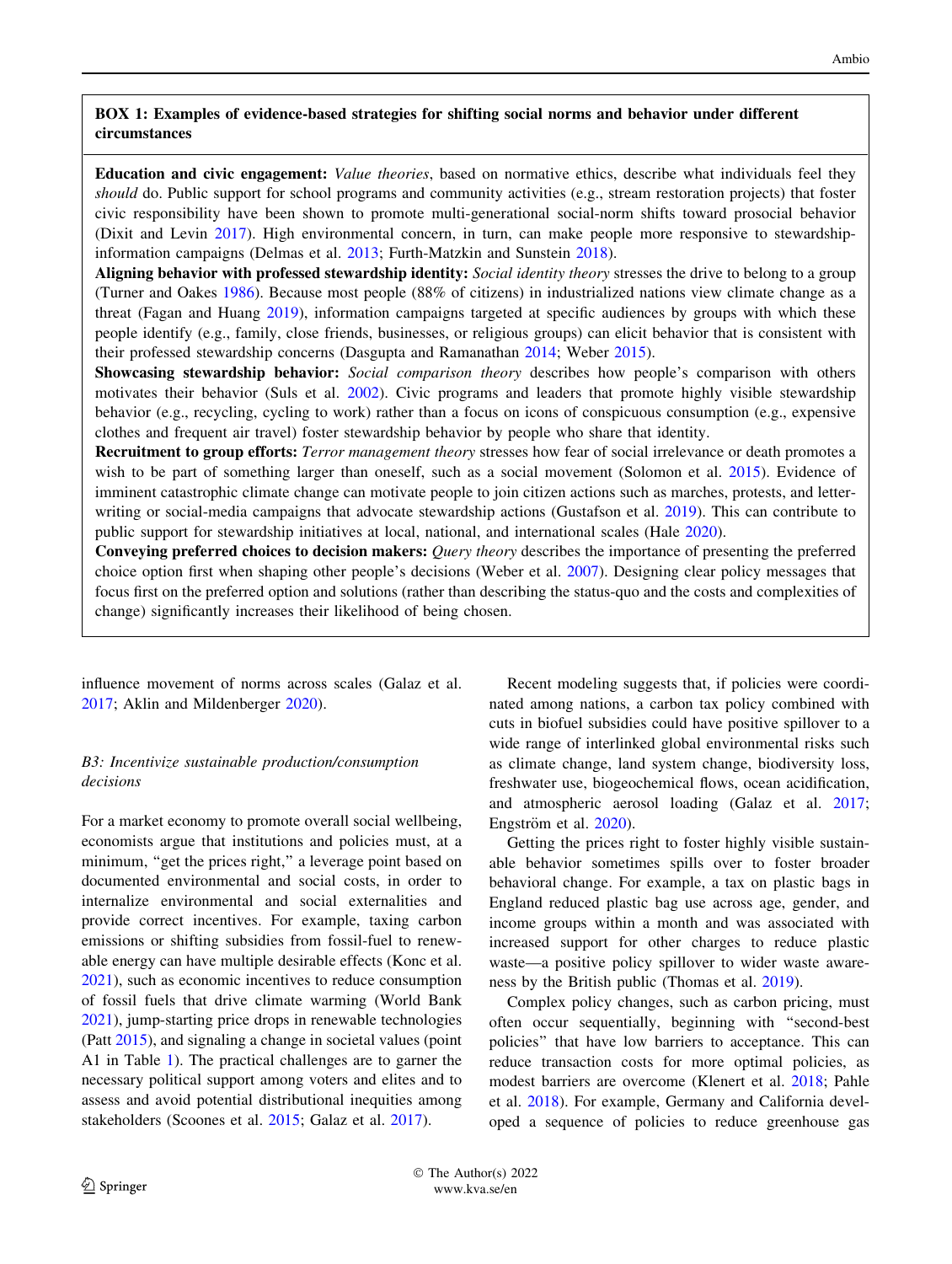emissions by first addressing cost barriers through economic incentives, then equity effects based on social norms, then institutional design reflecting an intersection of economic incentives and social norms, and finally freeriding among actors, using economic incentives to implement shared social norms (Pahle et al. [2018](#page-11-0)). Each step reduced the transaction cost of tackling the next most difficult barrier (often at a larger scale) and involved different interactions between incentives (B3) and social norms (B2).

The role of incentives is particularly important in the context of public goods, such as the atmosphere, that are held in common by society. These goods tend to be overexploited as each individual or nation acts in its own perceived self-interest (open access) (Gordon [1954](#page-10-0)). This can result in a ''prisoner's dilemma'' in which individuals or nations have an incentive to under-provide the public good (or over-exploit the resource) and free-ride on the conservation efforts of others. To overcome this dilemma, either the rules (institutions) must change or participants must change their views of the utility of outcomes. More generally, moving to a more sustainable situation may require actions that push the system across a ''positive social tipping point'' beyond which the fundamental nature of the system shifts to a preferred outcome (Lenton [2020,](#page-10-0) Sect. A1), for example from a prisoner's dilemma to a coordination challenge. Crises, such as climate change or recognition of social inequities, can create conditions that catalyze such a transition (Hale [2020](#page-10-0)), which can then be implemented through policy changes. However, if information and transaction costs are high, it will likely also require changes in the awareness, perceived urgency, and moral beliefs (i.e., social norms) of individuals (Schill et al. [2019\)](#page-11-0) and nations (Galaz et al. [2017](#page-10-0)). See Sect. B2.

Each of these steps involves interactions among multiple leverage points (Fig. [1\)](#page-2-0). For example, at the international scale, a stewardship vision in which each nation preferred to play its part to address climate change—provided a majority of others committed themselves to play their part—would reduce the temptation of a nation to defect when most others cooperate. In theoretical terms, this changes a prisoner's dilemma (under which selfish choices lead to only bad outcomes for society) to a coordination challenge with multiple equilibria, some of which are preferred by all (Barrett [2013\)](#page-9-0). The Montreal Protocol illustrates the feasibility of international coordination to protect a global public good—the ozone layer. This was achieved in part by the threat to restrict trade against nonparties. As a similar strategy, Nordhaus ([2015\)](#page-11-0) suggested that free-riding in a climate change agreement could be overcome if participating nations provided trade benefits to each other that were unavailable to non-participants. Additional nations could join this agreement by agreeing to climate-friendly policies. This could generate full, equitable participation in the long run, reinforced by an emerging spirit of cooperation and a commitment to address climate change (Al Khourdajie and Finus [2020](#page-9-0))—a leverage-point interaction between incentives (B3) and social norms (B2). Even in the absence of free-riding concerns, crises such as climate change sometimes catalyze unilateral leadership in climate action based on international pro-environmental norms such as the precautionary principle (Galaz et al. [2017](#page-10-0); Aklin and Mildenberger [2020](#page-9-0); Sect. C5). However, international policies must also ensure that developing nations can participate equitably in such trade agreements, for example by supporting green development that provides new jobs and revenue when these countries lose revenue from excessive resource extraction by developed nations.

#### C: Agency to influence institutions and policies

Given the important interactions between incentives and social norms, we suggest two ways to initiate transformation toward stewardship (experiments in governance):

### C4: Engage influential actors

Transnational corporations (TNCs), NGOs, civic leaders, and social movements have the potential to create new pathways that build resilience for transformation toward stewardship—complementing the more traditional roles of governments and international conventions (Vandenbergh and Gilligan [2017\)](#page-11-0). Many business sectors are dominated by a handful of TNCs (Folke et al. [2019](#page-10-0)). In the absence of adequate environmental agreements and regulations, TNCs have the economic power to set barriers to entry that stifle sustainable practices and lobby to weaken environmental and social standards. However, TNCs are also susceptible to naming-and-shaming campaigns led by NGOs and social movements that publicize environmentally or socially destructive practices. For example, the MacDonalds restaurant chain, in response to Greenpeace protests, stopped purchasing beef raised on soy produced on Amazon-deforested lands. This decision contributed to a 50% decline in deforestation rate in the Brazilian Amazon.<sup>1</sup>

Institutional entrepreneurs such as CEOs that champion the publicity benefits of responsible environmental and societal stewardship may trigger a shift in social norms across an entire sector (Folke et al. [2019\)](#page-10-0), as in the Seafood Business for Ocean Stewardship (SeaBOS) initiative (Österblom et al.  $2017$ ). The World Business Council for Sustainable Development convenes corporate and scientific

<sup>1</sup> [https://www.ukessays.com/essays/environmental-studies/environmental](https://www.ukessays.com/essays/environmental-studies/environmental-issues-with-mcdonalds-in-the-uk.php)[issues-with-mcdonalds-in-the-uk.php.](https://www.ukessays.com/essays/environmental-studies/environmental-issues-with-mcdonalds-in-the-uk.php)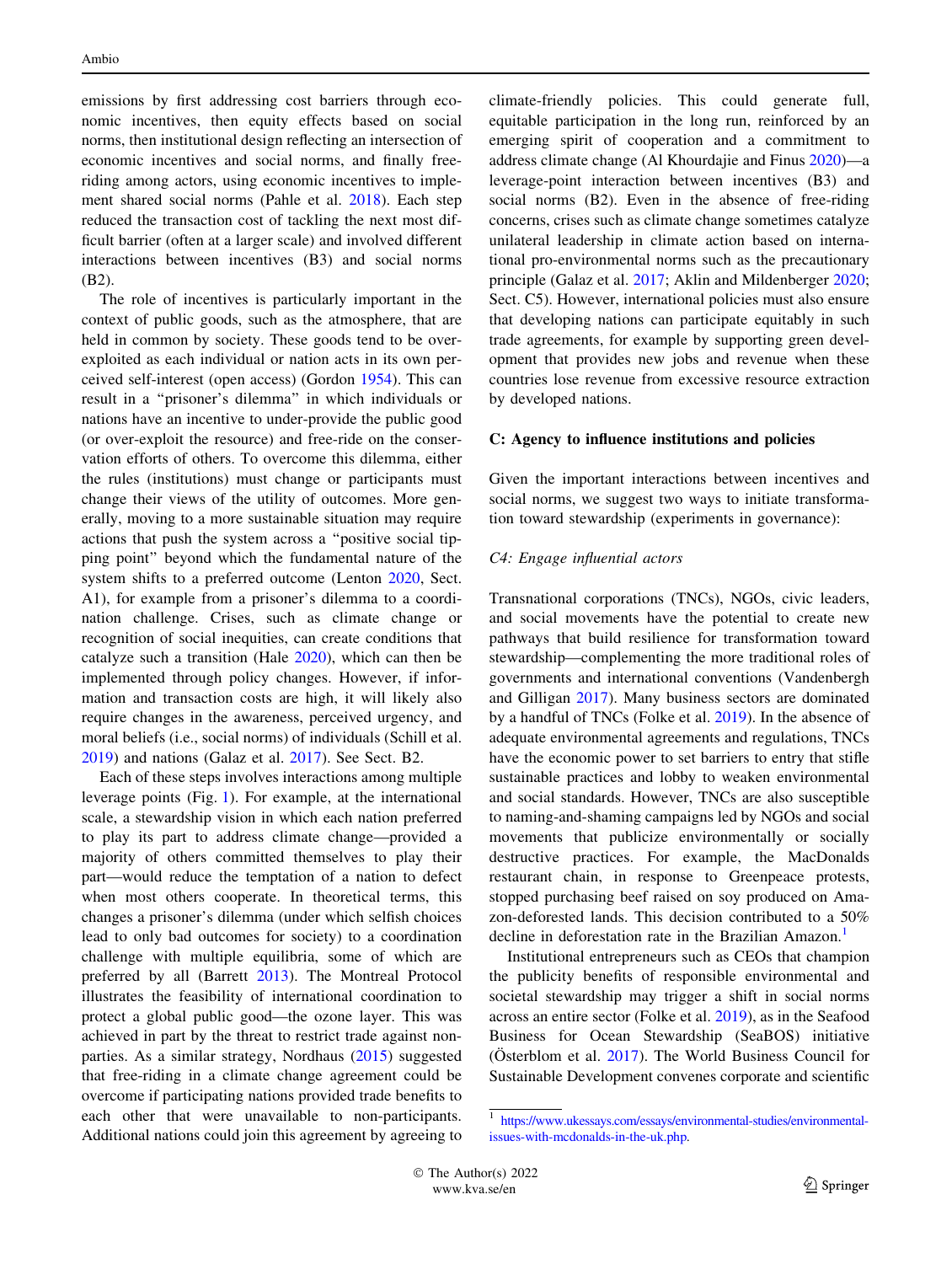leaders to co-create strategies for more sustainable design and management of supply chains by TNCs (Williams et al. [2019\)](#page-11-0). Investment in renewable rather than carbonintensive energy, for example, enables businesses to account for and advertise their actions that reduce climate risks. Such stewardship investment can be motivated on many fronts, including government policies and pressure from corporate investors, NGOs, employees, and other stakeholders. However, policy makers and social groups must be wary of greenwashing by firms and act to incentivize firms to move from compliance to 'corporate biosphere stewardship' (Folke et al. [2019](#page-10-0)). Current engagement of businesses as potential leaders of global sustainability efforts is too recent to assess their long-term impacts on transition toward sustainability pathways.

The rapid development of new technologies, such as the internet and artificial intelligence, provides powerful new tools that can facilitate transformation toward or away from stewardship. For example, internet communication offered ways for groups to meet virtually in 2020, when COVID-19 triggered reductions in air travel, increased telecommuting, and a shift to on-line meetings. Despite marginal effects on the climate system, this created opportunities to learn how to sustain communication with less dependence on fossil-fuel-based transportation. The internet also generates opportunities for rapid (''viral'') spreading of new social norms, as in the #me-too movement and Arab Spring. In the absence of regulation, the internet also spreads conspiracy theories and deliberate disinformation campaigns.

# C5: Foster deliberative democracy

Experiments with novel democratic institutions that draw on civil society have emerged in many nations in response to public concerns about government failure to address critical issues (Hotz [2019\)](#page-10-0). In Ireland, for example, a Citizens' Assembly (An Tionól Saoránach) of randomly selected citizens was established in 2016 to consider the politically polarizing question of access to abortion, for which government had found difficulty gaining consensus. Over eighteen months it produced a consensus report on abortion to which the government responded. Although this new forum took considerable heat for allowing a contentious issue to be debated and had no power to make decisions, it facilitated a referendum about abortion that yielded a publicly acceptable resolution.

The same format is now being used elsewhere to address other contentious issues. For example, the Climate Assembly UK is a group of 110 citizens representative of the UK population selected by civic lottery. The assembly has recommended ways that the UK can meet the Government's legally binding target to reduce greenhouse gas emissions to net zero by 2050. Their recommendations will be debated by the UK parliament [\(https://www.](https://www.climateassembly.uk) [climateassembly.uk](https://www.climateassembly.uk)). Local and regional assemblies are being trialed in the UK and are expanding globally with encouragement from the United Nations (Capstick et al. [2020](#page-9-0)).

In 2019, widespread protests in Chile sparked by rising economic inequality triggered hundreds of self-organized townhall assemblies (cabildos) across the country, where people discussed causes and solutions to current inequality and social unrest. As a result, parties across the political spectrum called for a fundamental rewriting of the constitution to replace the constitution written by the Pinochet dictatorship four decades earlier. This resulted in a national plebiscite supported by 78% of the people to elect a body to draft the new constitution (McGowan [2020](#page-11-0)).

Deliberative (national or global) citizens' assemblies (DCAs) of randomly selected representative participants, such as those described above, have generally been more effective in reaching agreement on solutions that are mutually acceptable, long-term, and reflective of the global good compared to conferences of parties (COPs) appointed by governments to address complex global issues such as climate change (Dryzek et al. [2011;](#page-10-0) Vlerick [2020](#page-11-0)). Governments that participate in COPs often advocate positions that reflect their short-term economic benefits or domestic political realities (Aklin and Mildenberger [2020](#page-9-0)). DCA solutions are less prone to free-riding and more likely to incorporate local knowledge, preferences, and concerns and coordination mechanisms because they tend to be less partisan and more oriented to perceived fairness. When proposals are developed through a transparent process that is widely perceived as legitimate (Galaz et al. [2017](#page-10-0)), the public, their elected leaders, and international organizations are more amenable to implementing these solutions (Vlerick [2020\)](#page-11-0), as in the Irish Citizens' Assembly (Hotz [2019](#page-10-0)) and the UN-backed global citizens' climate assembly.

Important institutional innovation can also occur outside of government—for example by scenario workshops that compare alternative futures or by bridging organizations that collaborate with diverse groups to explore novel pathways to solutions. A bridging program by The Nature Conservancy, for example, led to 40 globally distributed water funds to facilitate economic exchanges between water providers and users (Calvache [2021](#page-9-0)).

Well-established institutions, such as the courts, can play new roles in fostering transformation. For example, most countries have signed international human rights treaties, which create legal obligations. In principle, affected individuals and communities can sue in their own country's courts to seek enforcement of these rights or enactment of new domestic laws and regulations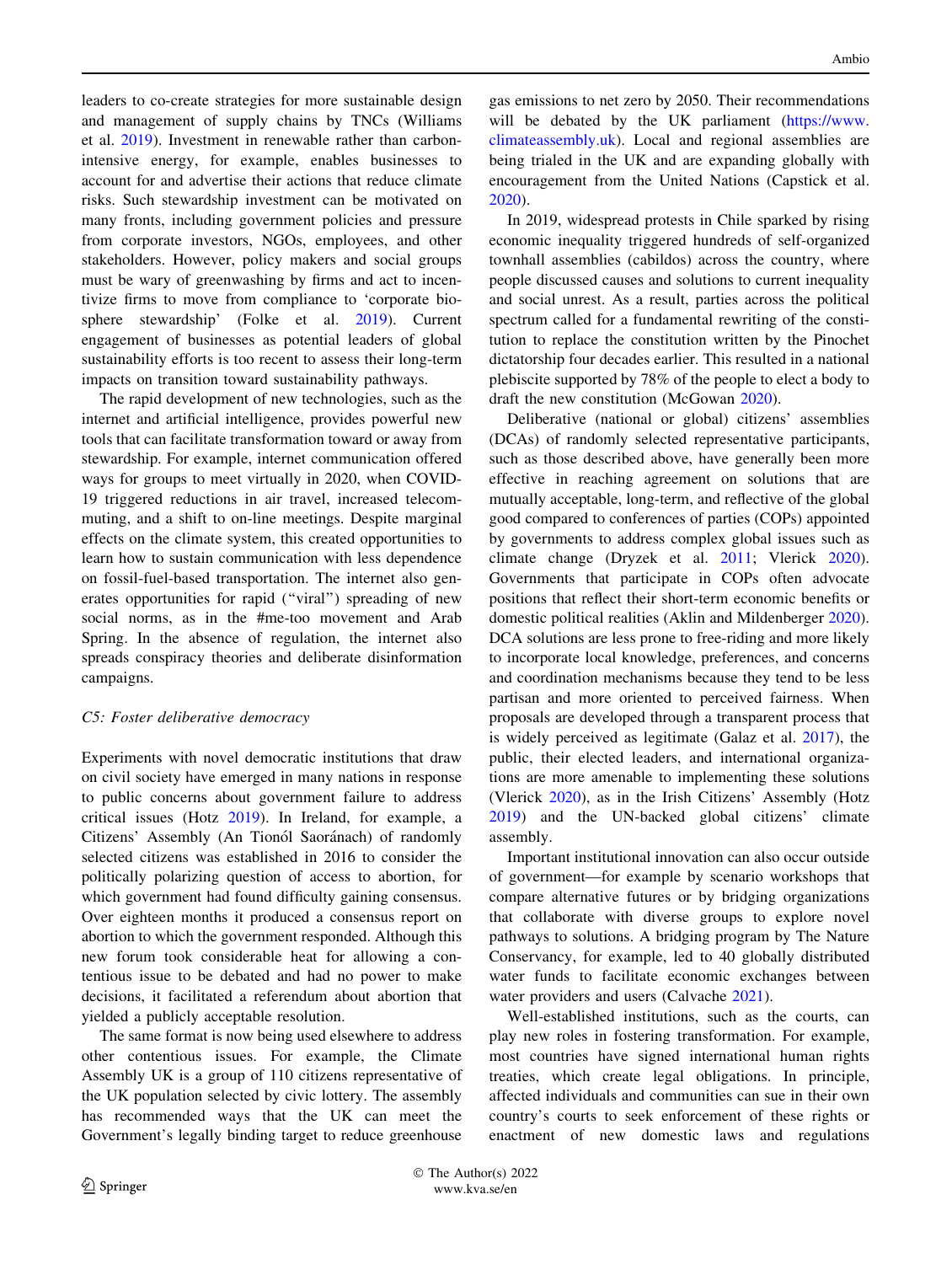

Fig. 2 Interactions between changes in the social and natural world (outer arrows) with changes in beliefs, norms, values, and worldviews (inner circle) that are needed to sustain complex social-ecological systems. Also shown are many of the diverse social subsystems that mediate these interactions and provide potential entry points to trigger or support transformation toward more sustainable pathways

(McInerney-Lankford et al. [2013](#page-11-0)). For example, in response to a suit by an NGO, a Dutch court required its national government to reduce emissions in order to reduce environmental threats to its citizens (Setzer and Vanhala [2019\)](#page-11-0). In addition, countries are increasingly adding constitutional rights to nature in various forms, creating new mechanisms for courts to pressure states to act more diligently. For example, Ecuador, India, Bolivia, Colombia, and New Zealand are increasingly giving rights to particular ecosystem components such as rivers (Kauffman and Martin [2018\)](#page-10-0).

#### Synergies among leverage points

No single intervention can shift society toward a more sustainable future because of the complexity of multiple problems at multiple scales, linked by many interacting feedbacks that involve numerous actors with different interests (O'Brien [2018;](#page-11-0) Fig. 2). Instead, sets of synergistic actions that address leverage-point interactions will be necessary at local, national, and global scales, requiring polycentric coordination and governance (Ostrom [2010](#page-11-0); Galaz et al. [2017](#page-10-0); Hale [2020](#page-10-0)). These actions range from acceptance of a sustainability vision to specific features of institutional design, policy parameters, and societal engagement. These multiple starting points provide many pathways by which stewardship can be initiated and fostered. Their relative merits depend on local and global

political and economic contexts and details of institutional design and linkage (Scoones et al. [2015](#page-11-0)). The challenge is to identify circumstances when multiple leverage points align across scales and move norms and actions toward a positive social tipping point. When alignment occurs, changes sometimes propagate upward to more profound leverage points. For example, changes in rules (genderrelated formal institutions) in southwestern Ethiopia facilitated increased participation by women in public activities, which gradually altered perceptions about women's capabilities (change in social norms) that were acknowledged by both men and women as improved householdlevel wellbeing (Manlosa et al. [2019\)](#page-11-0).

The necessity of pursuing multiple approaches to stewardship transformations demands close attention to harmonizing stewardship efforts (Vlerick [2020](#page-11-0)). For example, efforts to reduce environmental degradation should also lessen, or at least not exacerbate, social inequities. In a general sense, actions that diminish environmental degradation improve delivery of ecosystem services and lower exposure to environmental hazards, particularly to vulnerable people (Hamann et al. [2018](#page-10-0)). However, at the local scale, these efforts are sometimes antagonistic, for example when conservation efforts prevent local communities from accessing ecosystems on which they depend.

In broad outline, the types of actions needed to trigger transformation toward earth stewardship at each leverage point are clear: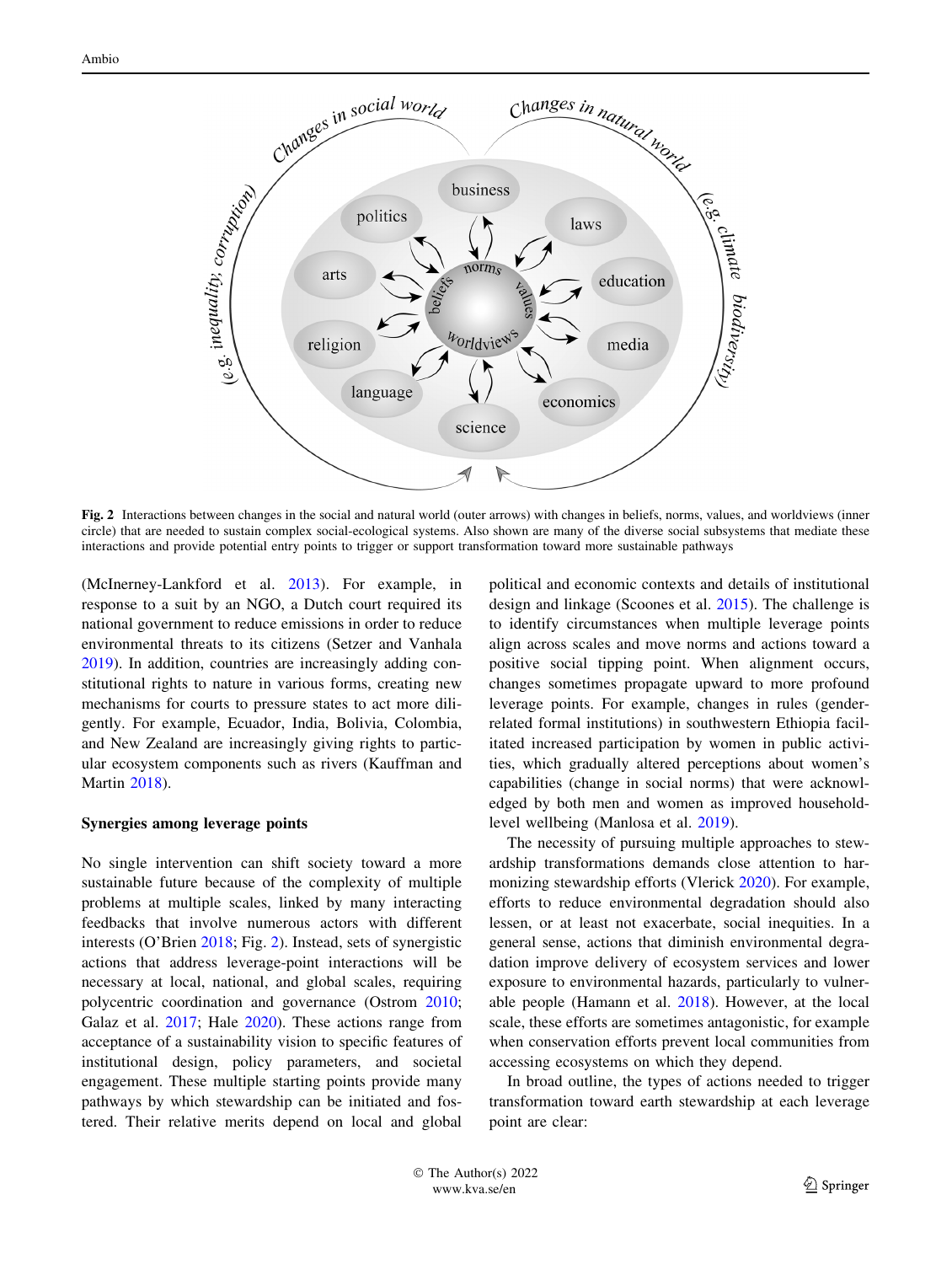- <span id="page-9-0"></span>Acceptance of new approaches, such as earth stewardship, to displace the present consumption-focused economic paradigm that drives current crises in global environmental change and rising inequality.
- A shift in social norms of citizens, businesses, and nations from competitive consumerism toward behavior based on an ethic of responsibility, care, and empathy.
- Application of well-established institutional solutions, such as tax incentives to reduce fossil fuel use, at national and other scales to shift incentives by industry and citizens toward sustainability.
- Engagement of new actors and novel institutions to initiate new pathways toward sustainability in ways that are sensitive to local contexts and conditions.

Such changes can happen rapidly during times of crisis, especially when there is a vision, preparedness, and capacity for transitions to new transformative pathways (Scheffer et al. [2003;](#page-11-0) Galaz et al. [2017](#page-10-0); Walker et al. [2020\)](#page-11-0). Transitions toward stewardship are already emerging at local scales (Bennett et al. 2016). For example, in less than a decade, 1,200 transition initiatives sprang up from NGOs and communities in 50 countries to support sustainable planning by neighborhoods, communities, and cities (Hopkins and Astruc [2017\)](#page-10-0). Similarly, Local Governments for Sustainability, a global network of more than 1,700 cities, towns, and regions that serve 25% of the global urban population, has committed to a sustainable future by developing green, resource-efficient economies [\(https://iclei.org](https://iclei.org)). The emergence of climate activism by youth directly addresses the issue of changing social norms (the Greta Thunberg effect). As trusted members of their families and social networks, youth can speak compellingly across segments of society that share a concern for their children's future despite differences in political perspectives (Sunstein [1995\)](#page-11-0). The challenges are to assess the effectiveness of these and other efforts and approaches and to strengthen and integrate them as a basis for hope and action rather than disengagement and despair. The global COVID-19 response demonstrates that massive concerted global action can be launched quickly despite short-term economic costs. The COVID-19 response invites us to reimagine how to create a large-scale stewardship effort that coordinates top-down and bottom-up actions to build new pathways toward a more sustainable future for nature and society. Transformation toward a more sustainable future is never guaranteed but will certainly not occur without a concerted effort by individuals, institutions, and nations to seek a better world for people and for nature.

Acknowledgements We gratefully acknowledge the Beijer Institute of Ecological Economics of the Royal Swedish Academy of Sciences for sustained support of collaborations among ecologists and economists through their annual workshops on the island of Askö in the Baltic Sea.

Open Access This article is licensed under a Creative Commons Attribution 4.0 International License, which permits use, sharing, adaptation, distribution and reproduction in any medium or format, as long as you give appropriate credit to the original author(s) and the source, provide a link to the Creative Commons licence, and indicate if changes were made. The images or other third party material in this article are included in the article's Creative Commons licence, unless indicated otherwise in a credit line to the material. If material is not included in the article's Creative Commons licence and your intended use is not permitted by statutory regulation or exceeds the permitted use, you will need to obtain permission directly from the copyright holder. To view a copy of this licence, visit [http://creativecommons.](http://creativecommons.org/licenses/by/4.0/) [org/licenses/by/4.0/.](http://creativecommons.org/licenses/by/4.0/)

# REFERENCES

- Abson, D.J., J. Fischer, J. Leventon, J. Newig, T. Schomerus, U. Vilsmaier, H. von Wehrden, P. Abernethy, et al. 2017. Leverage points for sustainability transformations. Ambio 46: 30–39. <https://doi.org/10.1007/s13280-016-0800-y>.
- Aklin, M., and M. Mildenberger. 2020. Prisoners of the wrong dilemma. Why distributive conflict, not collective action, characterizes the politics of climate change. Global Environmental Politics 20: 4–27. [https://doi.org/10.1162/glep\\_a\\_00578.](https://doi.org/10.1162/glep_a_00578)
- Al Khourdajie, A., and M. Finus. 2020. Measures to enhance the effectiveness of international climate agreements. The case of border carbon adjustments. European Economic Review 124: 103405. [https://doi.org/10.1016/j.euroecorev.2020.103405.](https://doi.org/10.1016/j.euroecorev.2020.103405)
- Arrow, K.J. 1951. An extension of the basic theorems of classical welfare economics. Proceedings of the Second Berkeley Symposium on Mathematical Statistics and Probability, 507–532. Berkeley, University of California Press.
- Barrett, S. 2013. Climate treaties and approaching catastrophes. Journal of Environmental Economics and Management 66: 235–250. <https://doi.org/10.1016/j.jeem.2012.12.004>.
- Bennett, E.M., M. Solan, R. Biggs, T. McPhearson, A.V. Norström, P. Olsson, L. Pereira, G.D. Peterson, et al. 2016. Bright spots. Seeds of a good Anthropocene. Frontiers in Ecology and the Environment 14: 441–448. <https://doi.org/10.1002/fee.1309>.
- Brown, K., W.N. Adger, P. Devine-Wright, J.M. Anderies, S. Barr, F. Bousquet, C. Butler, L. Evans, et al. 2019. Empathy, place and identity interactions for sustainability. Global Environmental Change 56: 11–17. <https://doi.org/10.1016/j.gloenvcha.2019.03.003>.
- Calvache, A. 2021. We're learning to assess water according to a monetary value for the services it provides. The Nature Conservancy. [https://](https://www.nature.org/en-us/about-us/where-we-work/latin-america/stories-in-latin-america/water-funds-of-south-america/) [www.nature.org/en-us/about-us/where-we-work/latin-america/stories](https://www.nature.org/en-us/about-us/where-we-work/latin-america/stories-in-latin-america/water-funds-of-south-america/)[in-latin-america/water-funds-of-south-america/](https://www.nature.org/en-us/about-us/where-we-work/latin-america/stories-in-latin-america/water-funds-of-south-america/). Accessed 29 Oct 2021
- Capstick, S., C. Demski, C. Cherry, C. Verfuerth, and K. Steentjes. 2020. Climate change citizens' assemblies. CAST Briefing Paper 03. Cardiff: Center for Climate Change and Social Transformations. [https://cast.ac.uk/wp-content/uploads/2020/03/CAST-](https://cast.ac.uk/wp-content/uploads/2020/03/CAST-Briefing-03-Climate-Change-Citizens-Assemblies.pdf)[Briefing-03-Climate-Change-Citizens-Assemblies.pdf](https://cast.ac.uk/wp-content/uploads/2020/03/CAST-Briefing-03-Climate-Change-Citizens-Assemblies.pdf)
- Chapin, F.S., III., S.R. Carpenter, G.P. Kofinas, C. Folke, N. Abel, W.C. Clark, P. Olsson, D.M. Stafford Smith, et al. 2010. Ecosystem stewardship. Sustainability strategies for a rapidly changing planet. Trends in Ecology & Evolution 25: 241–249. <https://doi.org/10.1016/j.tree.2009.10.008>.
- Clark, W.C., and A.G. Harley. 2020. Sustainability science. Toward a synthesis.Annual Review of Environmental Resources 45: 331–386. <https://doi.org/10.1146/annurev-environ-012420-043621>.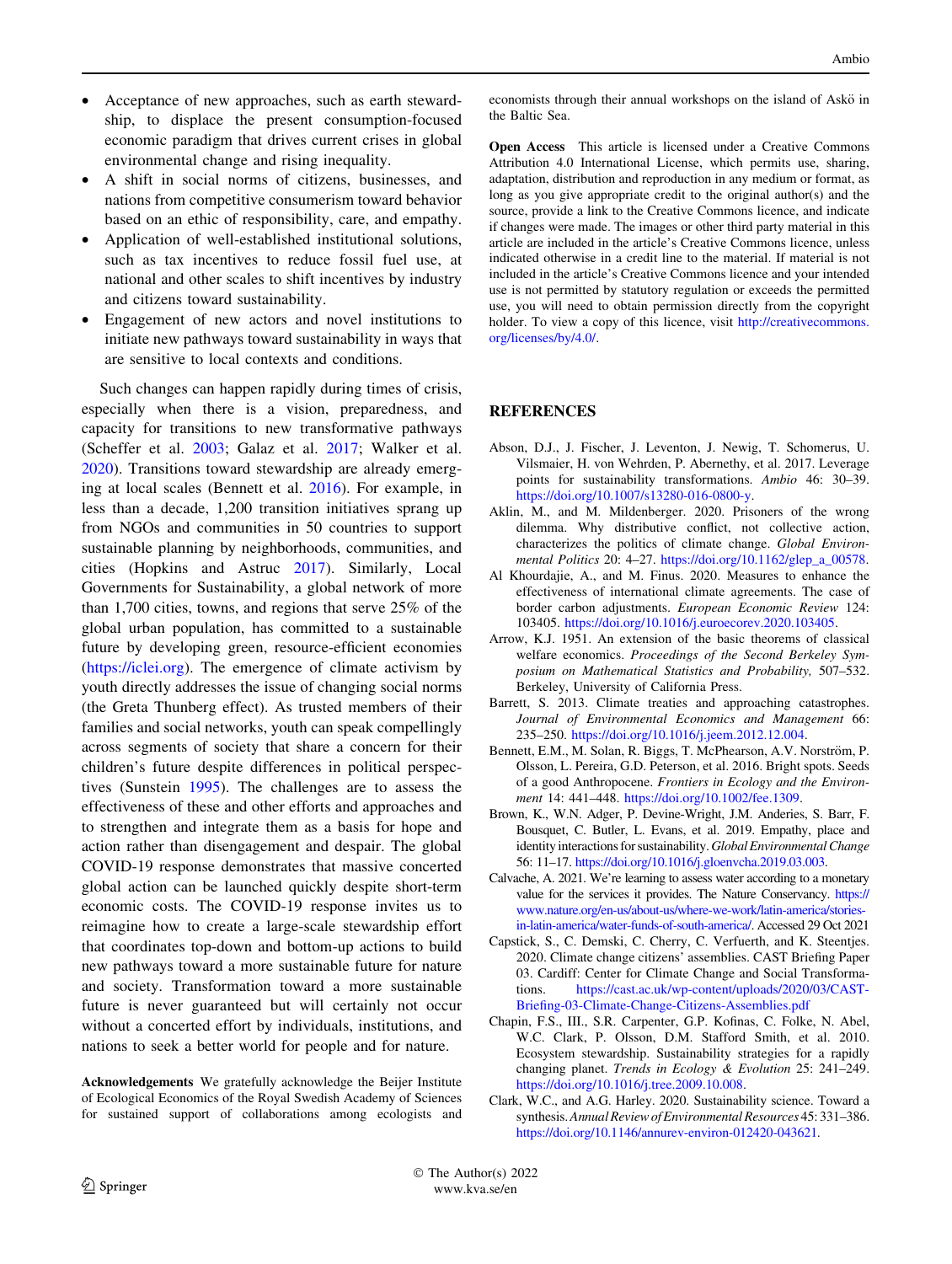- <span id="page-10-0"></span>Dasgupta, P. 2021. The economics of biodiversity. The Dasgupta review. London, HM Treasury. [https://www.gov.uk/government/publications/](https://www.gov.uk/government/publications/final-report-the-economics-of-biodiversity-the-dasgupta-review) [final-report-the-economics-of-biodiversity-the-dasgupta-review](https://www.gov.uk/government/publications/final-report-the-economics-of-biodiversity-the-dasgupta-review)
- Dasgupta, P., and V. Ramanathan. 2014. Pursuit of the common good. Science 345: 1457–1458. [https://doi.org/10.1126/science.1259406.](https://doi.org/10.1126/science.1259406)
- Delmas, M., M. Fischlein, and O. Asensio. 2013. Information strategies and energy conservation behavior. A meta-analysis of experimental studies from 1975–2011. Energy Policy 61(C): 729–739.
- Díaz, S., J. Settele, E.S. Brondizio, H.T. Ngo, J Agard, A. Arneth, P. Balvanera, K.A. Brauman, et al. 2019. Pervasive human-driven decline of life on Earth points to the need for transformative change. Science 366: aax3100. [https://doi.org/10.1126/science.](https://doi.org/10.1126/science.aax3100) [aax3100](https://doi.org/10.1126/science.aax3100)
- Dixit, A., and S. Levin. 2017. Social creation of pro-social preferences for collective action. In The theory of externalities and public goods, ed. W. Buchholz and D. Rübbelke, 127-143. Cham, Switzerland: Springer.
- Dryzek, J.S., A. Bächtiger, and K. Milewicz. 2011. Toward a deliberative global citizens' assembly. Global Policy 2: 33–42. <https://doi.org/10.1111/j.1758-5899.2010.00052.x>.
- Engström, G., J. Gars, C. Krishnamurthy, D. Spiro, R. Calel, T. Lindahl, and B. Narayanan. 2020. Carbon pricing and planetary boundaries. Nature Communications 11: 4688
- Enqvist, J.P., S. West, V.A. Masterson, L.J. Haider, U. Svedin, and M. Tengö. 2018. Stewardship as a boundary object for sustainability research. Linking care, knowledge and agency. Landscape and Urban Planning 179: 17–37. [https://doi.org/10.1016/j.](https://doi.org/10.1016/j.landurbplan.2018.07.005) [landurbplan.2018.07.005](https://doi.org/10.1016/j.landurbplan.2018.07.005).
- Escobar, A. 2015. Degrowth, postdevelopment, and transitions. A preliminary conversation. Sustainability Science 10: 451–462. <https://doi.org/10.1007/s11625-015-0297-5>
- Fagan, M., and C. Huang. 2019. A look at how people around the world view climate change. Pew Research Center. Accessed 18 Apr 2019 [https://www.pewresearch.org/fact-tank/2019/04/18/a](https://www.pewresearch.org/fact-tank/2019/04/18/a-look-at-how-people-around-the-world-view-climate-change/)[look-at-how-people-around-the-world-view-climate-change/](https://www.pewresearch.org/fact-tank/2019/04/18/a-look-at-how-people-around-the-world-view-climate-change/)
- Fehr, E., and U. Fischbacher. 2003. The nature of human altruism. Nature 425: 785–791. [https://doi.org/10.1038/nature02043.](https://doi.org/10.1038/nature02043)
- Fehr, E., and S. Gächter. 2002. Altruistic punishment in humans. Nature 415: 137–140. <https://doi.org/10.1038/415137a>.
- Fischer, J., R. Dyball, I. Fazey, C. Gross, S. Dovers, P.R. Ehrlich, R.J. Brulle, C. Christensen, et al. 2012. Human behavior and sustainability. Frontiers in Ecology and the Environment 10: 153–160. <https://doi.org/10.1890/110079>.
- Folke, C., H. Österblom, J.-B. Jouffray, E.F. Lambin, W.N. Adger, M. Scheffer, B.I. Crona, M. Nyström, et al. 2019. Transnational corporations and the challenge of biosphere stewardship. Nature Ecology & Evolution 3: 1396–1403.
- Folke, C., S. Polasky, J. Rockström, V. Galaz, F. Westley, M. Lamont, M. Scheffer, H. Österblom, et al. 2021. Our future in the Anthropocene biosphere. Ambio 50: 834–869. [https://doi.org/10.](https://doi.org/10.1007/s13280-021-01544-8) [1007/s13280-021-01544-8](https://doi.org/10.1007/s13280-021-01544-8).
- Furth-Matzkin, M., and C.R. Sunstein. 2018. Social influences on policy preferences: Conformity and reactance. Minnesota Law Review 101: 1339–1379.
- Galaz, V., J. Tallberg, A. Boin, C. Ituarte-Lima, E. Hey, P. Olsson, and F. Westley. 2017. Global governance dimensions of globally networked risks. The state of the art in social science research. Risk, Hazards & Crisis in Public Policy 8: 4–27. [https://doi.org/](https://doi.org/10.1002/rhc3.12108) [10.1002/rhc3.12108](https://doi.org/10.1002/rhc3.12108).
- Gilbert, P., and J. Basran. 2019. The evolution of prosocial and antisocial competitive behavior and the emergence of prosocial and antisocial leadership styles. Frontiers in Psychology 10: 610. <https://doi.org/10.3389/fpsyg.2019.00610>.
- Gordon, H.S. 1954. The economic theory of a common property resource. The fishery. Journal of Political Economy 62: 124–142. <https://doi.org/10.1086/257497>.
- Gustafson, A., A. Leiserowiz, and E. Maibach. 2019. Americans are increasingly ''alarmed'' about global warming. Accessed 12 Feb 2019 [https://climatecommunication.yale.edu/publications/americans-are](https://climatecommunication.yale.edu/publications/americans-are-increasingly-alarmed-about-global-warming/)[increasingly-alarmed-about-global-warming/](https://climatecommunication.yale.edu/publications/americans-are-increasingly-alarmed-about-global-warming/).
- Hale, T. 2020. Catalytic cooperation. Global Environmental Politics 20: 73–98. [https://doi.org/10.1162/glep\\_a\\_00561](https://doi.org/10.1162/glep_a_00561).
- Hamann, M., K. Berry, T. Chaigneau, T. Curry, R. Heilmayr, P.J.G. Henriksson, J. Hentati-Sundberg, A. Jina, et al. 2018. Inequality and the biosphere. Annual Review of Environment and Resources 43: 61–83.
- Hochschild, A. 2005. Bury the chains. Prophets and rebels in the fight to free an empire's slaves. New York: Houghton Mifflin Harcourt.
- Hopkins, R., and L. Astruc. 2017. The transition starts here, now and together. Paris: Actes Sud.
- Hotz, J. 2019. Explaining 'citizens assemblies,' a real kind of democracy. Retrieved 18 December, 2019, from [https://www.vice.com/en\\_uk/article/](https://www.vice.com/en_uk/article/pkeydg/explaining-citizens-assemblies-a-real-kind-of-democracy?utm_source=dlvr.it&utm_medium=twitter) [pkeydg/explaining-citizens-assemblies-a-real-kind-of-democracy?utm\\_](https://www.vice.com/en_uk/article/pkeydg/explaining-citizens-assemblies-a-real-kind-of-democracy?utm_source=dlvr.it&utm_medium=twitter) [source=dlvr.it&utm\\_medium=twitter.](https://www.vice.com/en_uk/article/pkeydg/explaining-citizens-assemblies-a-real-kind-of-democracy?utm_source=dlvr.it&utm_medium=twitter)
- IPCC (Intergovernmental Panel on Climate Change). 2018. Global warming of  $1.5^{\circ}$ C above pre-industrial levels and related global greenhouse gas emission pathways, in the context of strengthening the global response to the threat of climate change, sustainable development and efforts to eradicate poverty, eds. V. Masson-Delmotte, P. Zhai, H.-O, Pörtner, D. Roberts, J. Skea, P.R. Shukla, A. Pirani, W. Moufouma-Okia, et al. Geneva: World Meteorological Organization.
- Kane, G. 2014. Accelerating sustainability using the 80/20 rule. London: Routledge.
- Kashwan, P., L.M. MacLean, and G.A. García-López. 2019. Rethinking power and institutions in the shadows of neoliberalism. World Development 120: 133–146. [https://doi.org/10.](https://doi.org/10.1016/j.worlddev.2018.05.026) [1016/j.worlddev.2018.05.026](https://doi.org/10.1016/j.worlddev.2018.05.026).
- Kauffman, C.M., and P.L. Martin. 2018. Constructing rights of nature norms in the US, Ecuador, and New Zealand. Global Environmental Politics 18: 43–62. RePEc:tpr:glenvp:v:18:y:2018:i: 4:p:43–62
- Klain, S.C., P. Olmsted, K.M.A. Chan, and T. Satterfield. 2017. Relational values resonate broadly and differently than intrinsic or instrumental values, or the New Ecological Paradigm. PLoS ONE 12 (8): e0183962. [https://doi.org/10.1371/journal.pone.](https://doi.org/10.1371/journal.pone.0183962) [0183962.](https://doi.org/10.1371/journal.pone.0183962)
- Klein, N. 2014. This changes everything. Capitalism vs the climate. New York: Simon and Schuster Paperbacks.
- Klenert, D., L. Mattauch, E. Combet, O. Edenhofer, C. Hepburn, R. Rafaty, and N. Stern. 2018. Making carbon pricing work for citizens. Nature Climate Change 8: 669–677. [https://doi.org/10.](https://doi.org/10.1038/s41558-018-0201-2) [1038/s41558-018-0201-2](https://doi.org/10.1038/s41558-018-0201-2).
- Konc, T., I. Savin, and J.C.J.M. van den Bergh. 2021. The social multiplier of environmental policy. Application to carbon taxation. Journal of Environmental Economics and Management 105: 102396.
- Lenton, T.M. 2020. Tipping positive change. Philosophical Transactions of the Royal Society B 375: 20190123. [https://doi.org/10.](https://doi.org/10.1098/rstb.2019.0123) [1098/rstb.2019.0123](https://doi.org/10.1098/rstb.2019.0123).
- Loorbach, D., N. Frantzeskaki, and F. Avelino. 2017. Sustainability transitions research. Transforming science and practice for societal change. Annual Review of Environment and Resources 42: 599–626.
- Lorenz, J., H. Rauhut, F. Schweitzer, and D. Helbing. 2011. How social influence can undermine the wisdom of crowd effect. Proceedings of the National Academy of Sciences of the USA 108: 9020–9025. <https://doi.org/10.1073/pnas.1008636108>.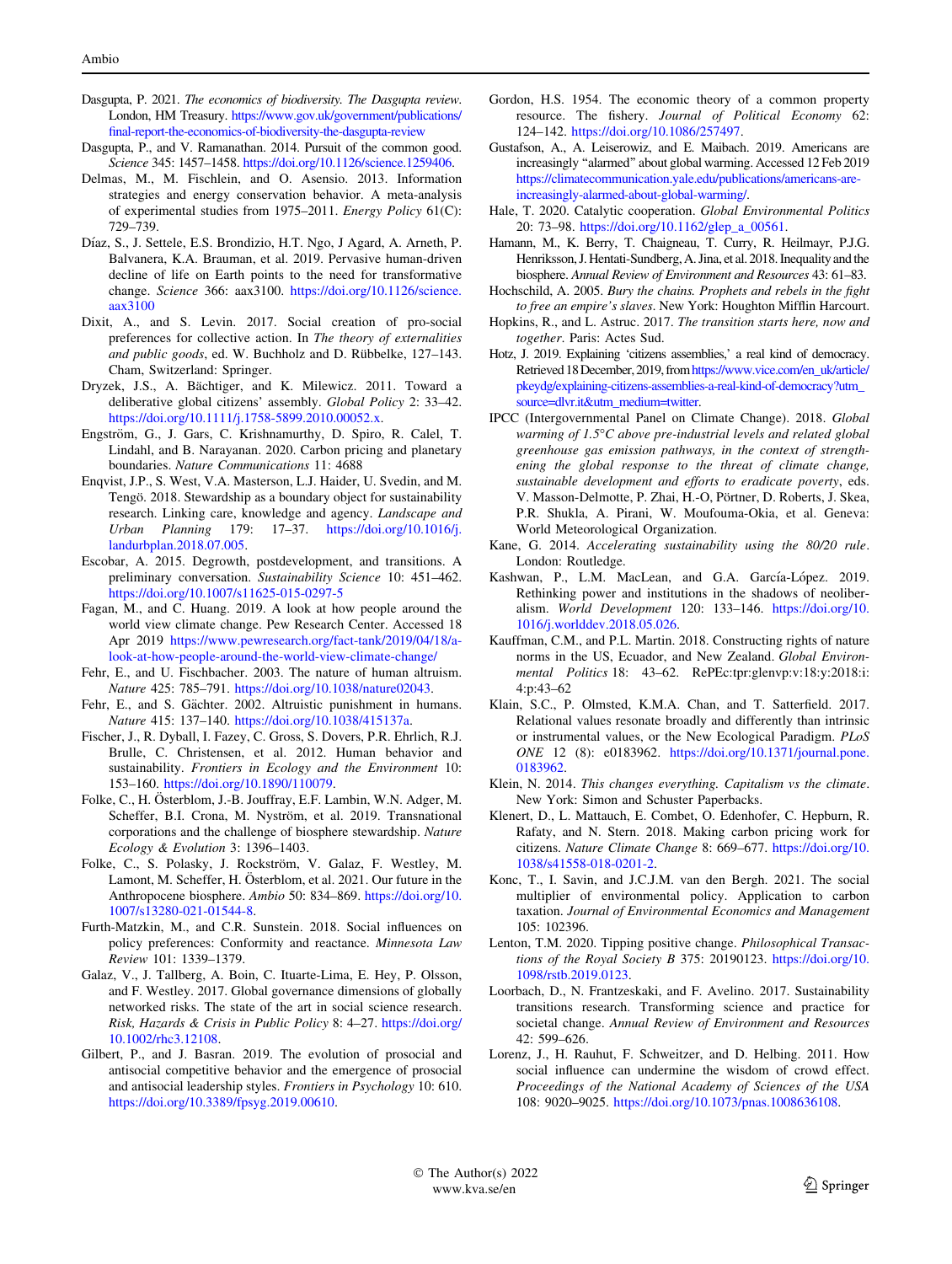- <span id="page-11-0"></span>Manlosa, A.O., J. Schultner, I. Dorresteijn, and J. Fischer. 2019. Leverage points for improving gender equality and human wellbeing in a smallholder farming context. Sustainability Science 14: 529–541. <https://doi.org/10.1007/s11625-018-0636-4>.
- McGowan, C. 2020. Celebrations as Chile votes by huge majority to scrap Pinochet-era constitution. The Guardian. Accessed 26 Oct 2020 [https://www.theguardian.com/world/2020/oct/26/chile](https://www.theguardian.com/world/2020/oct/26/chile-vote-scrap-pinochet-constitution?CMP=Share_iOSApp_Other)[vote-scrap-pinochet-constitution?CMP=Share\\_iOSApp\\_Other.](https://www.theguardian.com/world/2020/oct/26/chile-vote-scrap-pinochet-constitution?CMP=Share_iOSApp_Other)
- McInerney-Lankford, S., M. Darrow, and L. Rajamani. 2013. Human rights and climate change. A Review of the International Legal Dimensions. Washington: World Bank. [https://doi.org/10.1596/](https://doi.org/10.1596/978-0-8213-8720-7) [978-0-8213-8720-7](https://doi.org/10.1596/978-0-8213-8720-7).
- Meadows, D. 1999. Leverage points. Places to intervene in a system. Hartland, VT: Sustainability Institute.
- Nordhaus, W. 2015. Climate clubs. Overcoming freeriding in international climate policy. American Economic Review105: 1339–1370.
- Nyborg, K., J.M. Anderies, A. Dannenberg, T. Lindahl, C. Schill, M. Schlüter, W.N. Adger, K.J. Arrow, et al. 2016. Social norms as solutions. Science 354: 42–43. [https://doi.org/10.1126/science.](https://doi.org/10.1126/science.aaf8317) [aaf8317](https://doi.org/10.1126/science.aaf8317).
- O'Brien, K. 2018. Is the 1.5°C target possible? Exploring the three spheres of transformation. Current Opinion in Environmental Sustainability 31: 153–160.
- Olsson, P., L.H. Gunderson, S.R. Carpenter, P. Ryan, L. Lebel, C. Folke, and C.S. Holling. 2006. Shooting the rapids: Navigating transitions to adaptive governance of social-ecological systems. Ecology and Society 11 (1): 18.
- Oreskes, N., and E.M. Conway. 2010. Merchants of doubt. How a handful of scientists obscured the truth on issues from tobacco smoke to global warming. New York: Bloomsbury Press.
- Österblom, H., J.-B. Jouffray, C. Folke, and J. Rockström. 2017. Emergence of a global science-business initiative for ocean stewardship. Proceedings of the National Academy of Sciences of the USA 114: 9038–9043. <https://doi.org/10.1073/pnas.1704453114>.
- Ostrom, E. 2010. Polycentric systems for coping with collective action and global environmental change. Global Environmental Change 20: 550–557. [https://doi.org/10.1016/j.gloenvcha.2010.07.004.](https://doi.org/10.1016/j.gloenvcha.2010.07.004)
- Pahle, M., D. Burtraw, C. Flachsland, N. Kelsey, E. Biber, J. Meckling, O. Edenhofer, and J. Zysman. 2018. Sequencing to ratchet up climate policy stringency. Nature Climate Change 8: 861–867. [https://doi.org/10.1038/s41558-018-0287-6.](https://doi.org/10.1038/s41558-018-0287-6)
- Patt, A. 2015. Transforming energy. Solving climate change with technology policy. New York: Cambridge University Press.
- Pereira, L.M., T. Hichert, M. Hamann, R. Preiser, and R. Biggs. 2018. Using futures methods to create transformative spaces. Visions of a Good Anthropocene in southern Africa. Ecology and Society 23 (1): 19.
- Polasky, S., B. Bryant, P. Hawthorne, J. Johnson, B. Keeler, and D. Pennington. 2015. Inclusive wealth as a metric of sustainable development. Annual Review of Environment and Resources 40: 445–446. <https://doi.org/10.1146/annurev-environ-101813-013253>.
- Pope Francis. 2015. Laudato Si'. The Vatican. [http://w2.vatican.va/content/](http://w2.vatican.va/content/francesco/en/encyclicals/documents/papa-francesco_20150524_enciclica-laudato-si.html) [francesco/en/encyclicals/documents/papa-francesco\\_20150524\\_](http://w2.vatican.va/content/francesco/en/encyclicals/documents/papa-francesco_20150524_enciclica-laudato-si.html) [enciclica-laudato-si.html](http://w2.vatican.va/content/francesco/en/encyclicals/documents/papa-francesco_20150524_enciclica-laudato-si.html)
- Princen, T. 2005. The logic of sufficiency. Boston: MIT Press.
- Scheffer, M., F. Westley, and W. Brock. 2003. Slow response of societies to new problems. Causes and costs. Ecosystems 6: 493–502.
- Schill, C., J.M. Anderies, T. Lindahl, C. Folke, S. Polasky, J.C. Cárdenas, A.-S. Crépin, M.A. Janssen, et al. 2019. A more dynamic understanding of human behaviour for the Anthropocene. Nature Sustainability 2: 1075–1082.
- Scoones, I., M. Leach, and P. Newell. 2015. The politics of green transformation. Milton Park, UK: Routledge.
- Setzer, J., and L.C. Vanhala. 2019. Climate change litigation. A review of research on courts and litigants in climate governance. WIREs Climate Change 10: e580.
- Solomon, S., J. Greenberg, and T. Pyszczynski. 2015. The worm at the core. On the role of death in life. New York: Random House.
- Steffen, W., Å. Persson, L. Deutsch, J. Zalasiewicz, M. Williams, K. Richardson, C. Crumley, P. Crutzen, et al. 2011. The Anthropocene. From global change to planetary stewardship. Ambio 40: 739–761. <https://doi.org/10.1007/s13280-011-0185-x>
- Suls, J., R. Martin, and L. Wheeler. 2002. Social comparison. Why, with whom, and with what effect? Current Directions in Psychological Science 11: 159–163. [https://doi.org/10.1111/](https://doi.org/10.1111/1467-8721.00191) [1467-8721.00191](https://doi.org/10.1111/1467-8721.00191).
- Sunstein, C.R. 1995. Incompletely theorized agreements. Harvard Law Review 108: 1733–1772.
- Takeuchi, K., K. Ichikawa, and T. Elmqvist. 2016. Satoyama landscape as social–ecological system. Historical changes and future perspective. Current Opinion in Environmental Sustainability 19: 30–39.
- Thomas, G.O., E. Sautkina, W. Poortinga, E. Wolstenholme, and L. Whitmarsh. 2019. The English plastic bag charge changed behavior and increased support for other charges to reduce plastic waste. Frontiers in Psychology 10: 266. [https://doi.org/](https://doi.org/10.3389/fpsyg.2019.00266) [10.3389/fpsyg.2019.00266](https://doi.org/10.3389/fpsyg.2019.00266).
- Trebeck, K., and J. Williams. 2019. The economics of arrival: Ideas for a grown-up economy. Bristol: Policy Press.
- Turner, J.C., and P.J. Oakes. 1986. The significance of the social identity concept for social psychology with reference to individualism, interactionism and social influence. British Journal of Social Psychology 25: 237–252. [https://doi.org/10.1111/j.](https://doi.org/10.1111/j.2044-8309.1986.tb00732.x) [2044-8309.1986.tb00732.x](https://doi.org/10.1111/j.2044-8309.1986.tb00732.x).
- UN Environment Programme. 2021. Faith for earth initiative. Accessed 29 Oct 2021 [https://www.unep.org/about-un-environment/faith](https://www.unep.org/about-un-environment/faith-earth-initiative)[earth-initiative](https://www.unep.org/about-un-environment/faith-earth-initiative)
- Van den Bergh, M.P., and J.M. Gilligan. 2017. Beyond politics: The private governance response to climate change. Cambridge: Cambridge University Press.
- van den Bergh, J., and I. Savin. 2021. Impact of carbon pricing on low-carbon innovation and deep decarbonization. Controversies and path forward. Environmental and Resource Economics 80: 705–715.
- Vlerick, M. 2020. Towards global cooperation. The case for a deliberative global citizens' assembly. Global Policy 11: 305–314. [https://doi.org/10.1111/1758-5899.12785.](https://doi.org/10.1111/1758-5899.12785)
- Walker, B., S.R. Carpenter, C. Folke, L. Gunderson, G.D. Peterson, M. Scheffer, M. Schoon, and F.R. Westley. 2020. Navigating the chaos of an unfolding global cycle. Ecology and Society 25 (4): 23. [https://doi.org/10.5751/ES-12072-250423.](https://doi.org/10.5751/ES-12072-250423)
- Weber, E.U. 2015. Climate change demands behavioral change: What are the challenges? Social Research. An International Quarterly 82: 561–581.
- Weber, E.U., E.J. Johnson, K.F. Milch, H. Chang, J.C. Brodscholl, and D.G. Goldstein. 2007. Asymmetric discounting in intertemporal choice. A query-theory account. Psychological Science 18: 516–523. [https://doi.org/10.1111/j.1467-9280.2007.01932.x.](https://doi.org/10.1111/j.1467-9280.2007.01932.x)
- Westley, F., P. Olsson, C. Folke, T. Homer-Dixon, H. Vredenburg, D. Loorbach, J. Thompson, M. Nilsson, et al. 2011. Tipping towards sustainability. Emerging pathways of transformation. Ambio 40: 762–780. <https://doi.org/10.1007/s13280-011-0186-9>
- Williams, A., G. Whiteman, and J.N. Parker. 2019. Backstage interorganizational collaboration. Corporate endorsement for the sustainable development goals. Academy of Management Discoveries 5: 367–395. <https://doi.org/10.5465/amd.2018.0154>.
- World Bank. 2021. Pricing carbon. Retrieved 29 October, 2021, from <http://www.worldbank.org/en/programs/pricing-carbon>

Publisher's Note Springer Nature remains neutral with regard to jurisdictional claims in published maps and institutional affiliations.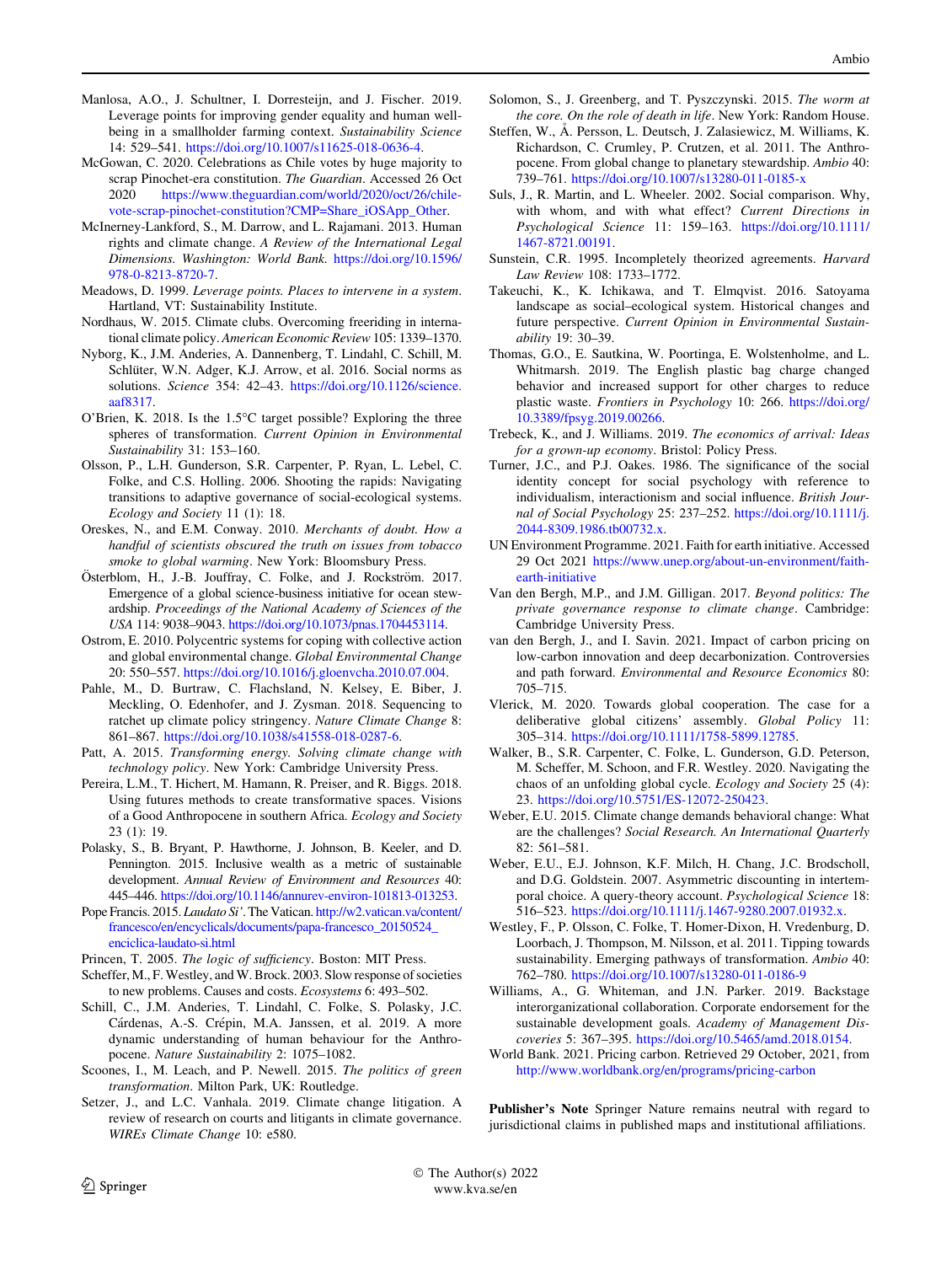### AUTHOR BIOGRAPHIES

**F. Stuart Chapin III** ( $\boxtimes$ ) is a professor Emeritus at the Institute of Arctic Biology, University of Alaska Fairbanks. His research interests include ecology, stewardship, and sustainability solutions.

Address: Professor Emeritus, Institute of Arctic Biology, University of Alaska Fairbanks, Fairbanks, AK 99775, USA.

e-mail: terry.chapin@alaska.edu

Elke U. Weber is a professor at the Andlinger Center, Princeton University. Her research interests include psychology, social norms, and citizen preferences.

Address: Andlinger Center, Princeton University, Princeton, NJ 08544, USA.

e-mail: eweber@princeton.edu

Elena M. Bennett is a professor at the Bieler School of Environment and Department of Natural Resource Sciences, McGill University. Her interests include ecology, ecosystem services, and Anthropocene dynamics.

Address: Bieler School of Environment, McGill University, Ste. Anne de Bellevue, Quebec H9X 3V9, Canada. e-mail: elena.bennett@mcgill.ca

Reinette Biggs is a professor at the Centre for Complex Systems in Transition, Stellenbosch University and the Stockholm Resilience Centre, Stockholm University. Her interests include ecology, social– ecological resilience, and transformation.

Address: Centre for Sustainability Transitions, Stellenbosch University, Stellenbosch, South Africa.

Address: Stockholm Resilience Centre, Stockholm University, 104 05 Stockholm, Sweden.

e-mail: oonsie@sun.ac.za

Jeroen van den Bergh is a research professor at the Institute of Environmental Science and Technology, Universitat Autònoma de Barcelona and the School of Business and Economics & Institute for Environmental Studies at the Vrije Universiteit Amsterdam. His interests include environmental economics, climate policy, and innovation studies.

Address: ICTA, Universitat Autònoma de Barcelona, 08193 Bellaterra, Spain.

Address: SBE & IVM, Vrije Universiteit Amsterdam, 1081 HV Amsterdam, The Netherlands.

e-mail: Jeroen.Bergh@uab.es

W. Neil Adger is a professor at the College of Life and Environmental Sciences, University of Exeter. His interests include human geography, ecological economics, and climate change and vulnerability.

Address: College of Life and Environmental Sciences, University of Exeter, Exeter EX4 4RJ, UK.

e-mail: N.Adger@exeter.ac.uk

Anne-Sophie Crépin is an associate professor at the Beijer Institute of Ecological Economics, Royal Swedish Academy of Sciences. Her interests include abrupt change and the complex connections between society, the economy, and nature on a human-dominated planet. Address: Beijer Institute of Ecological Economics, Royal Swedish

Academy of Sciences, 104 05 Stockholm, Sweden. e-mail: asc@beijer.kva.se

Stephen Polasky is a professor at the Department of Applied Economics, University of Minnesota. His interests include bio-economic modeling, regime shifts, and policy design.

Address: Department of Applied Economics, University of Minnesota, St. Paul, MN 55108, USA. e-mail: polasky@umn.edu

Carl Folke is a professor at the Beijer Institute of Ecological Economics, Royal Swedish Academy of Sciences and the Stockholm Resilience Centre, Stockholm University, His interests include resilience, social–ecological transformation, and adaptive governance. Address: Beijer Institute of Ecological Economics, Royal Swedish Academy of Sciences, 104 05 Stockholm, Sweden.

Address: Stockholm Resilience Centre, Stockholm University, Stockholm, Sweden.

e-mail: carl.folke@beijer.kva.se

Marten Scheffer is a professor at the Department of Environmental Sciences, Wageningen University. His interests include stability of complex systems, transformation, and art-science linkages. Address: Department of Environmental Sciences, Wageningen

University, 6700 AA Wageningen, The Netherlands. e-mail: marten.scheffer@wur.nl

Kathleen Segerson is a professor at the Department of Economics, University of Connecticut. Her interests include environmental and resource economics, and incentive effects of policy instruments. Address: Department of Economics, University of Connecticut, Storrs, CT 06269-1063, USA.

e-mail: kathleen.segerson@uconn.edu

John M. Anderies is a professor at the School of Human Evolution and Social Change and the School of Sustainability, Arizona State University. His interests include dynamic modeling for sustainability science and environmental social science.

Address: School of Human Evolution and Social Change and School of Sustainability, Arizona State University, Tempe, AZ 85287-2401, USA.

e-mail: m.anderies@asu.edu

Scott Barrett is a professor at the Earth Institute, Columbia University. His interests include economics of global challenges and laws and treaties for international cooperation.

Address: Earth Institute, Columbia University, New York, NY 10027, USA.

e-mail: sb3116@columbia.edu

Juan-Camilo Cardenas is a professor at the Department of Economics, University of Massachusetts Amherst. His interests include environmental and resource economics and institutional design.

Address: Department of Economics, University of Massachusetts Amherst, Amherst, MA 01002, USA.

e-mail: juancamilo@umass.edu

Stephen R. Carpenter is a professor at the Center for Limnology, University of Wisconsin. His interests include freshwater ecology and social–ecological resilience.

Address: Center for Limnology, University of Wisconsin, Madison, WI 53706-1413, USA.

e-mail: steve.carpenter@wisc.edu

Joern Fischer is a professor at the Faculty of Sustainability, Leuphana Universität Lüneburg. His interests include landscape ecology and conservation in human-modified systems.

Address: Faculty of Sustainability, Leuphana Universität Lüneburg, 21335 Lüneburg, Germany.

e-mail: joern.fischer@uni.leuphana.de